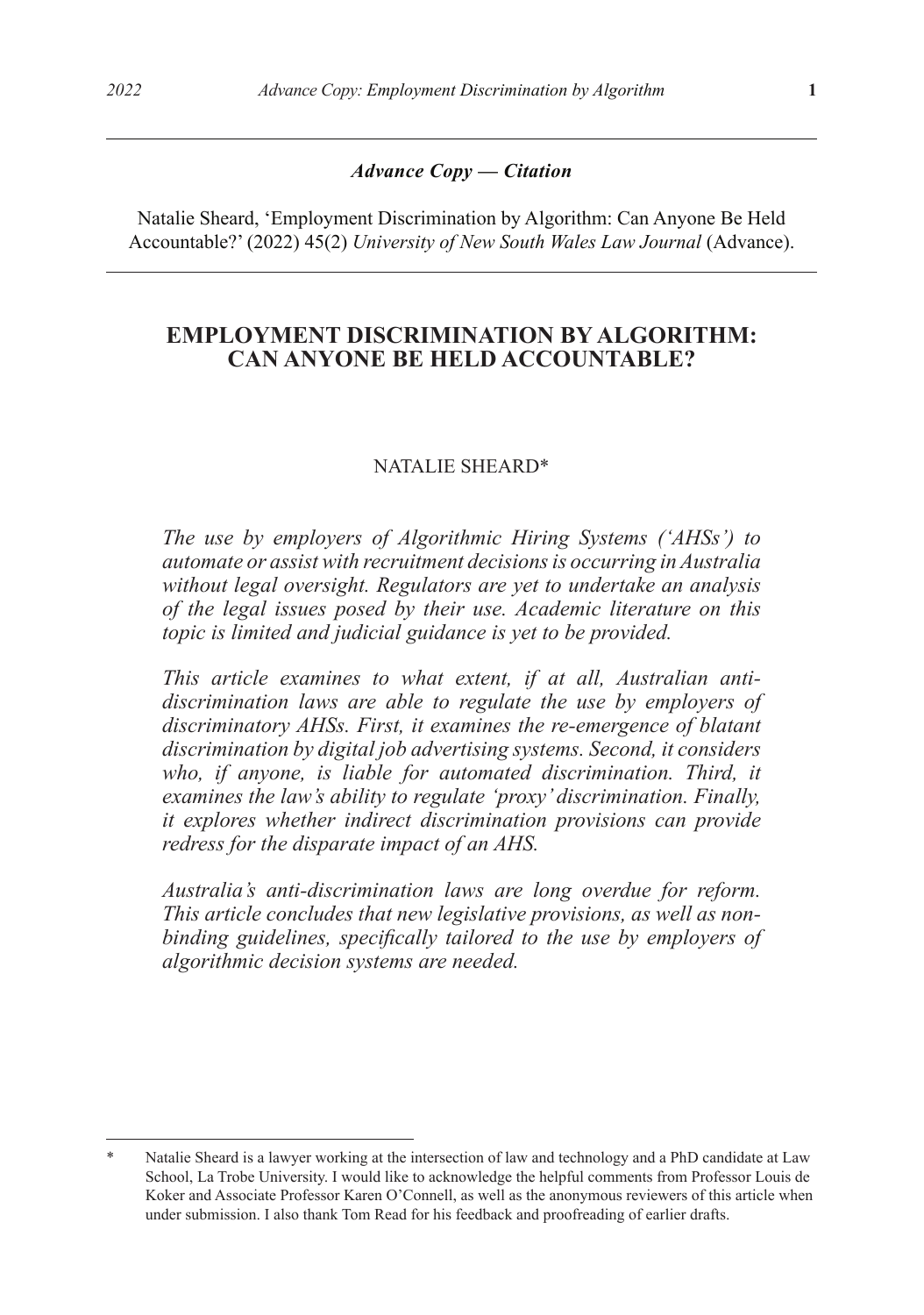## **I INTRODUCTION**

'*Algorithmic decision-making is the civil rights issue of the 21st century*.'  $-$  Ifeoma Ajunwa<sup>1</sup>

We increasingly live in a 'scored society'<sup>2</sup> where algorithms<sup>3</sup> rank and rate us, mediate our access to essential goods and services and impact important rights and freedoms.<sup>4</sup> Machine learning algorithms,<sup>5</sup> fuelled by large datasets, are in operation in many public and private domains. They are used to predict the likelihood of recidivism, to assess loan applications and to evaluate and score teachers. In the field of human resources, algorithmic decision systems<sup>7</sup> make predictions as to which job applicant will be the 'best performing' or 'best fit' and are transforming and automating recruitment and hiring decisions.

The use of Algorithmic Hiring Systems ('AHSs') is widespread in other jurisdictions, particularly in sectors where employment is more precarious, such as retail, and on the rise in Australia. They promise time and cost savings for employers, improved quality of hires and, significantly, the ability to remove subjectivity and human bias from the recruitment process.<sup>8</sup> But AHSs have also been described by artificial intelligence ('AI') experts as giving employers a 'license to discriminate'.<sup>9</sup> They may entrench and perpetuate historical discrimination, with the potential to cause harm at considerable scale.

<sup>1</sup> Ifeoma Ajunwa, quoted in Susan Kelley, 'Social Scientists Take on Data Driven Discrimination', *Cornell Chronicle*, (online, 13 February 2019) <https://news.cornell.edu/stories/2019/02/social-scientists-takedata-driven-discrimination> (emphasis added).

<sup>2</sup> Danielle Keats Citron and Frank Pasquale, 'The Scored Society: Due Process for Automated Predictions' (2014) 89(1) *Washington Law Review* 1.

<sup>3</sup> An algorithm is 'the mathematical logic behind any type of system that performs tasks or makes decisions': 'Algorithmic Accountability Policy Toolkit' (Toolkit No 1, AI Now Institute, October 2018) 2.

<sup>4</sup> These include equality rights and the right to work: *International Covenant on Civil and Political Rights*, opened for signature 16 December 1966, 999 UNTS 171 (entered into force 3 January 1976) art 3; *International Covenant on Economic, Social and Cultural Rights*, opened for signature 16 December 1966, 993 UNTS 3 (entered into force 3 January 1976) art 6.

<sup>5</sup> Machine learning, a subset of artificial intelligence ('AI'), is 'a set of techniques and algorithms that can be used to "train" a computer program to automatically recognize patterns in a set of data': 'Algorithmic Accountability Policy Toolkit' (n 3) 2.

<sup>6</sup> See, eg, Julia Angwin et al, 'Machine Bias', *ProPublica* (online, 23 May 2016) <https://www.propublica. org/article/machine-bias-risk-assessments-in-criminal-sentencing>; Cathy O'Neil, *Weapons of Math Destruction: How Big Data Increases Inequality and Threatens Democracy* (Penguin Books, 2016).

<sup>7</sup> Algorithmic decision systems are systems that 'use automated reasoning to aid or replace a decisionmaking process that would otherwise be performed by humans': 'Algorithmic Accountability Policy Toolkit' (n 3) 2.

<sup>8</sup> See, eg, Pymetrics, Submission to Australian Human Rights Commission, *Human Rights and Technology* (2 October 2018) <https://perma.cc/TMY2-GKL6>.

<sup>9</sup> Meredith Whittaker quoted in Drew Harwell, 'A Face-Scanning Algorithm Increasingly Decided Whether You Deserve the Job', *The Washington Post* (online, 6 November 2019) <https://www.washingtonpost. com/technology/2019/10/22/ai-hiring-face-scanning-algorithm-increasingly-decides-whether-youdeserve-job/>.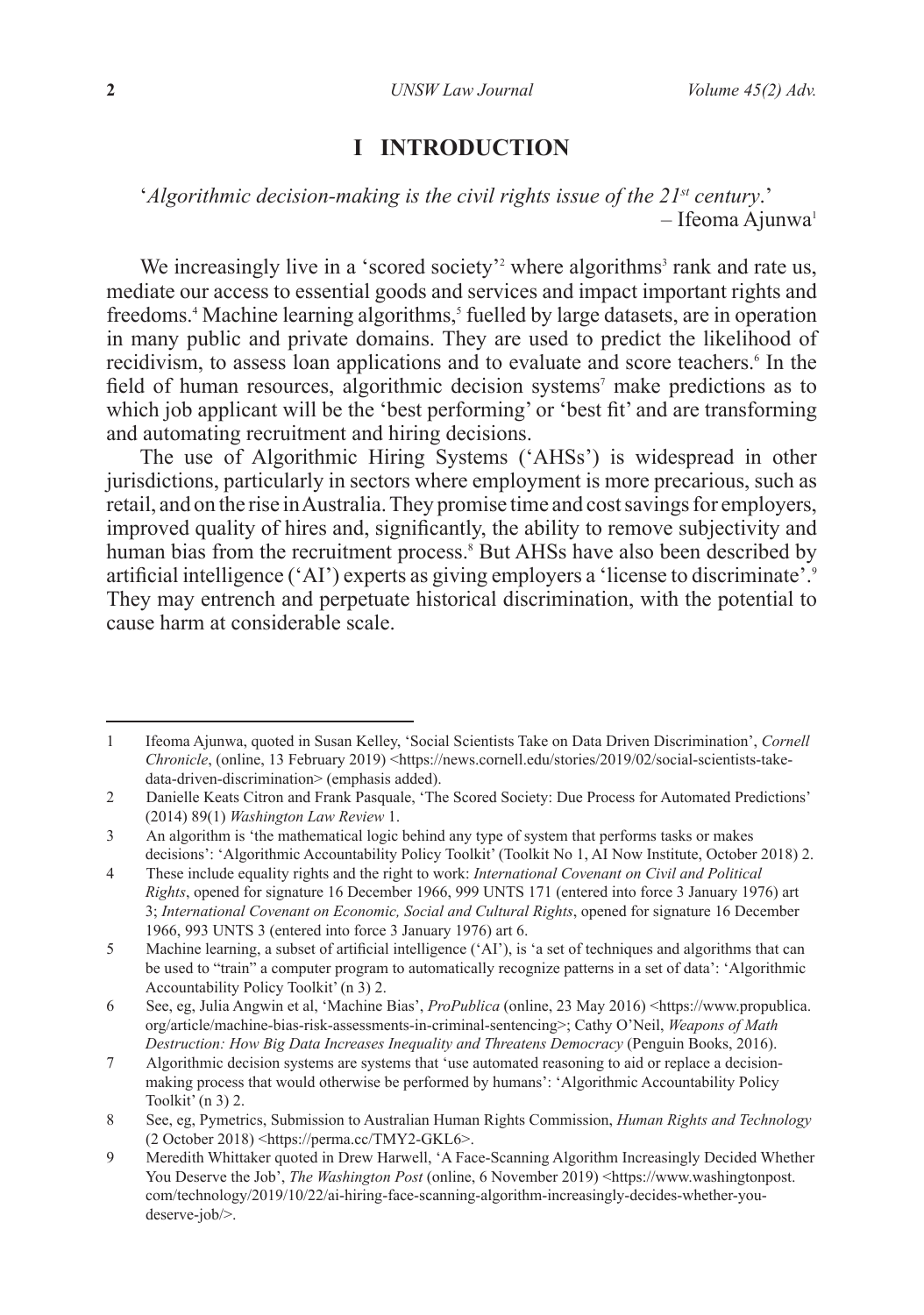Internationally, algorithmic decision-making and the related issues of bias, privacy and data protection have received extensive attention by regulators,<sup>10</sup> in  $a$ cademic literature<sup>11</sup> and by the FAT (Fairness, Accountability and Transparency) research community.12 In addition, there is a developed body of North American and European literature considering the use of AHSs in the employment context,<sup>13</sup> including the interaction with national non-discrimination and data protection laws.14 Specific analysis regarding the bias mitigation measures adopted in these systems has also been undertaken.<sup>15</sup>

In Australia, this is a new and emerging field of law and research. Regulators are yet to undertake a comprehensive and detailed analysis of the legal issues

11 See, eg, in the United States ('US'): Frank Pasquale, *The Black Box Society: The Secret Algorithms That Control Money and Information* (Harvard University Press, 2015); O'Neil (n 6); Kate Crawford and Jason Shultz, 'Big Data and Due Process: Toward a Framework to Redress Predictive Privacy Harms' (2014) 55(1) *Boston College Law Review* 93; Citron and Pasquale (n 2). See, eg, in the European Union ('EU'): AlgorithmWatch, *Automating Society: Taking Stock of Automated Decision-Making in the EU* (Report, January 2019); David Danks and Alex John London, 'Algorithmic Bias in Autonomous Systems' (Conference Paper, International Joint Conference on Artificial Intelligence, 19 August 2017); Lilian Edwards and Michael Veale, 'Slave to the Algorithm? Why a "Right to an Explanation" is Probably Not the Remedy You Are Looking For' (2017) 16(1) *Duke Law and Technology Review* 18 <https:// doi.org/10.31228/osf.io/97upg>; Sandra Wachter, Brent Mittelstadt and Chris Russell, 'Why Fairness Cannot Be Automated: Bridging the Gap Between EU Non-Discrimination Law and AI' (2021) 41 (July) *Computer Law & Security Review* 105567:1–31. <https://doi.org/10.1016/j.clsr.2021.105567> ('Why Fairness Cannot Be Automated'); Bruce Goodman, 'A Step Towards Accountable Algorithms? Algorithmic Discrimination and the European Union General Data Protection' (Conference Paper, 29<sup>th</sup> Conference on Neural Information Processing Systems, 2016).

12 See, eg, 'Scholarship', *Fairness, Accountability and Transparency in Machine Learning* (Web Page) <https://www.fatml.org/resources/relevant-scholarship>; 'Research', *Algorithmic Justice League* (Web Page, 2022) <https://www.ajl.org/library/research>; 'Publications', *Algorithm Watch* (Web Page, 2022) <https://algorithmwatch.org/en/publications/>.

- 13 See, eg, Ifeoma Ajunwa and Daniel Greene, 'Platforms at Work: Automated Hiring Platforms and Other New Intermediaries in the Organization of Work' in Steven P Vallas and Anne Kovalainen (eds), *Work and Labor in the Digital Age* (Emerald Publishing Limited, 2019) 61; Miranda Bogen and Aaron Rieke, *Help Wanted: An Examination of Hiring Algorithms, Equity, and Bias (Report, 9 December 2018). See* also Colin Gavaghan, Alistair Knott and James MacLaurin, *The Impact of Artificial Intelligence on Jobs and Work in New Zealand* (Final Report, 2021).
- 14 See, eg, Solon Barocas and Andrew D Selbst, 'Big Data's Disparate Impact' (2016) 104(3) *California Law Review* 671 <https://doi.org/10.2139/ssrn.2477899>; Jon Kleinberg et al, 'Discrimination in the Age of Algorithms' [2018] (10) *Journal of Legal Analysis* 113 <https://doi.org/10.1093/jla/laz001>; Ifeoma Ajunwa, 'The Paradox of Automation as Anti-Bias Intervention' (2020) 41(5) *Cardozo Law Review* 1671; Pauline Kim, 'Manipulating Opportunity' (2020) 106(4) *Virginia Law Review* 867; Pauline Kim, 'Data-Driven Discrimination at Work' (2016) 58(3) *William and Mary Law Review* 857.
- 15 See, eg, Javier Sánchez-Monedero, Lina Dencik and Lilian Edwards, 'What Does It Mean to "Solve" the Problem of Discrimination in Hiring? Social, Technical and Legal Perspectives from the UK on Automated Hiring Systems' (Conference Paper, Conference on Fairness, Accountability and Transparency, 27–30 January 2020); Manish Raghavan et al, 'Mitigating Bias in Algorithmic Hiring: Evaluating Claims and Practices' (Conference Paper, Conference on Fairness, Accountability and Transparency, 27–30 January 2020).

<sup>10</sup> See, eg, Science and Technology Committee, *Algorithms in Decision-Making* (House of Commons Report No 4 of Session 2017–19, 23 May 2018); World Economic Forum, 'How to Prevent Discriminatory Outcomes in Machine Learning' (White Paper, March 2018); Claude Castellucia and Daniel Le Métayer, 'Understanding Algorithmic Decision-Making: Opportunities and Challenges' (Study, European Parliament, Panel for the Future of Science and Technology, March 2019); Centre for Data Ethics and Innovation, *Review into Bias in Algorithmic Decision-Making* (Report, November 2020).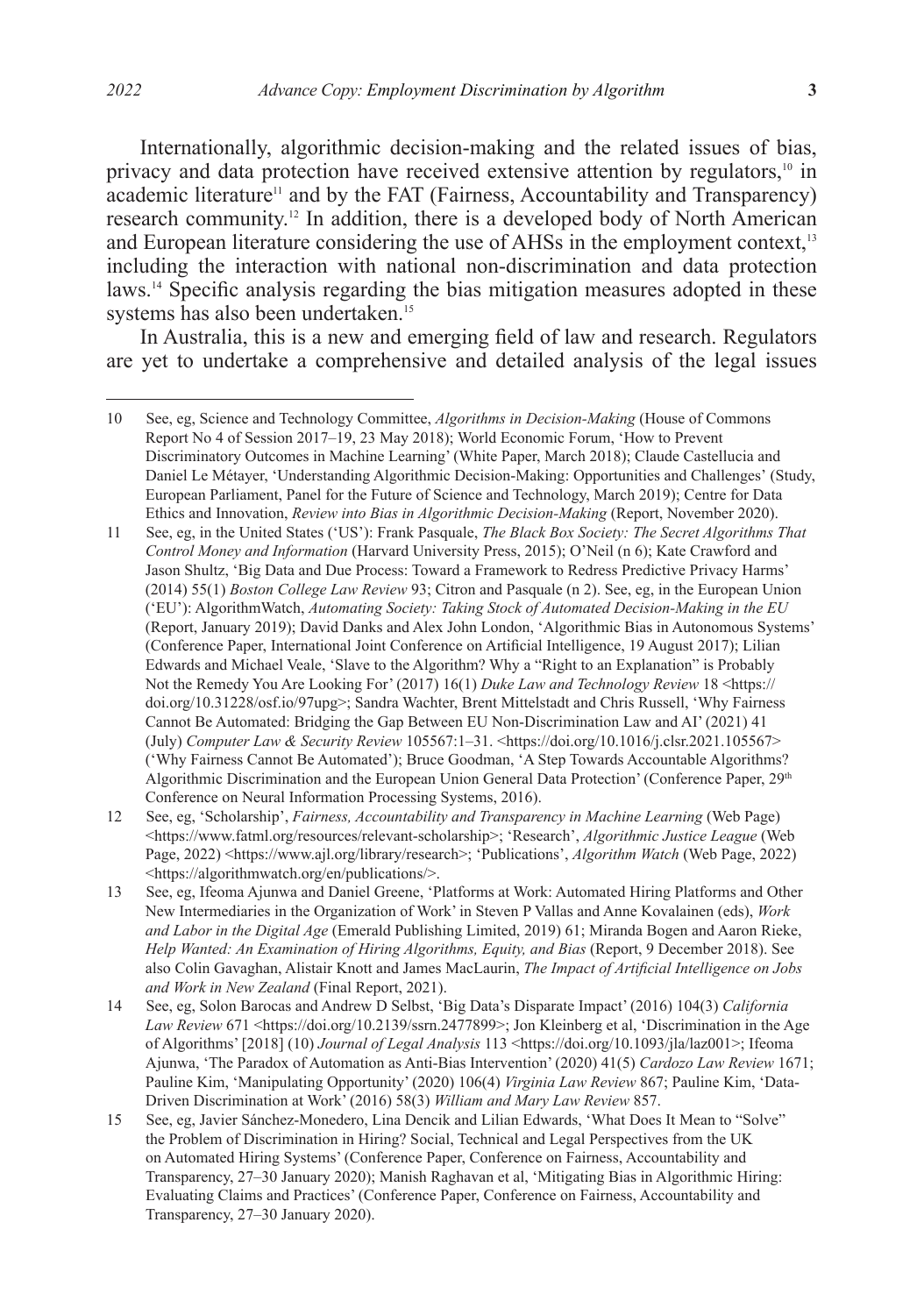and challenges posed by the use of AHSs by employers.<sup>16</sup> Academic literature examining the ability of Australia's anti-discrimination framework to protect against discrimination in employment by the use of AHSs is limited.17 Judicial guidance is yet to be provided as cases involving discriminatory algorithms have not come before the courts. There is a dearth of empirical research about the existence, operation and impact of AHSs.<sup>18</sup> In Australia, the focus of regulatory and scholarly attention has been on 'ethical AI'19 and the use of algorithmic tools in government decision-making,<sup>20</sup> particularly in the administrative law and law enforcement contexts,<sup>21</sup> and, more broadly, through assessments as to compliance with rule of law principles. $22$ 

This article begins filling this doctrinal gap. It aims to provide a detailed consideration of whether Australia's current anti-discrimination framework is able to regulate discrimination by employers using AHSs.<sup>23</sup> It will examine three AHSs in use by employers: digital job advertisements, Curriculum Vitae ('CV') parsing and video interviewing systems. Part II examines how these three AHSs are deployed in recruitment and hiring processes. Part III reviews some of the mechanisms by which discrimination by employers using these AHSs may occur, including through unrepresentative training data and system design bias. Part IV critically analyses whether discrimination by an employer using an AHS is unlawful by applying existing anti-discrimination law concepts of 'direct' and

<sup>16</sup> The Australian Human Rights Commission ('AHRC'), in its *Human Rights and Technology* final report recommended that the Australian Government resource it to 'produce guidelines for government and non-government bodies on complying with federal anti-discrimination laws in the use of AI-informed decision-making': see recommendation 18 in Australian Human Rights Commission, *Human Rights and Technology* (Final Report, March 2021) ('*AHRC HR and Technology Final Report*') 108, 195.

<sup>17</sup> See Mark Burdon and Paul Harpur, 'Re-Conceptualising Privacy and Discrimination in the Age of Talent Analytics' (2014) 37(2) *University of New South Wales Law Journal* 679. There is also a limited discussion of the interaction of AI-informed decision-making and Australia's anti-discrimination framework in *AHRC HR and Technology Final Report* (n 16) 105–8. See also Finn Lattimore et al, 'Using Artificial Intelligence to Make Decisions: Addressing the Problem of Algorithmic Bias' (Technical Paper, Australian Human Rights Commission, November 2020) ('AHRC Algorithmic Bias Technical Paper') which investigated how algorithmic bias can arise, the nature of any bias and how these problems might be addressed by businesses.

<sup>18</sup> This is not unique to Australia: see, eg, Sánchez-Monedero, Dencik and Edwards (n 15).

<sup>19</sup> See, eg, Department of Industry, Science, Energy and Resources (Cth), 'Australia's AI Ethics Principles', *Australia's Artificial Intelligence Ethics Framework* (Web Page) <https://www.industry.gov.au/dataand-publications/building-australias-artificial-intelligence-capability/ai-ethics-framework/ai-ethicsprinciples>; Toby Walsh et al, *The Effective and Ethical Development of Artificial Intelligence: An Opportunity to Improve our Wellbeing* (Report, July 2019).

<sup>20</sup> See, eg, Lyria Bennett Moses and Louis de Koker, 'Open Secrets: Balancing Operational Secrecy and Transparency in the Collection and Use of Data by National Security and Law Enforcement Agencies' (2017) 41(2) *Melbourne University Law Review* 530.

<sup>21</sup> See, eg, Lyria Bennett Moses and Janet Chan, 'Algorithmic Prediction in Policing: Assumptions, Evaluation and Accountability' (2018) 28(3) *Policing and Society* 806 <https://doi.org/10.1080/10439463 .2016.1253695>; Lyria Bennett Moses and Janet Chan, 'Using Big Data for Legal and Law Enforcement Decisions: Testing the New Tools' (2014) 37(2) *University of New South Wales Law Journal* 643.

<sup>22</sup> Monika Zalnieriute, Lyria Bennett Moses and George Williams, 'The Rule of Law and Automation of Government Decision-Making' (2019) 82(3) *Modern Law Review* 425 <https://doi.org/10.1111/1468- 2230.12412>.

<sup>23</sup> Burdon and Harpur's analysis laid some of the groundwork: see above n 17. Consideration of the discrimination provisions in section 351 of the *Fair Work Act 2009* (Cth) is outside the scope of this article.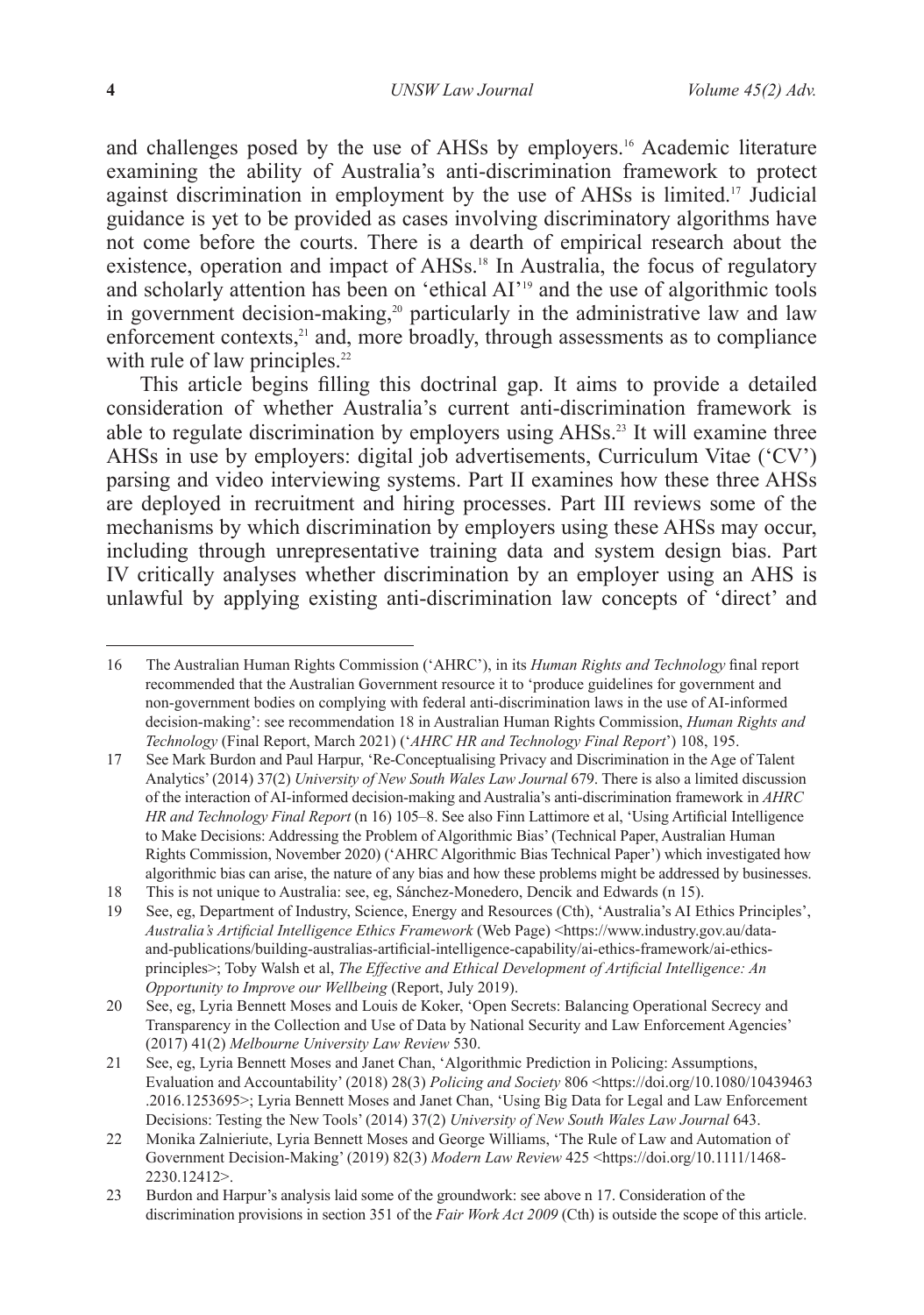'indirect' discrimination. If discrimination by an AHS is not unlawful, there is no liability on the part of employers for resulting harm.

Part IV begins with an analysis of the re-emergence of blatant direct discrimination by digital job advertising tools and concludes that these are covered by direct discrimination provisions. Second, it considers who, if anyone, is liable for automated discrimination, that is, where the discriminatory decision is made by an algorithmic model in an AHS and not a natural person. As an algorithm cannot be considered a 'person' for the purpose of anti-discrimination law, the direct discrimination provisions arguably do not apply and attributing the decision of an algorithm to an employer is problematic. As a result, to come within these provisions, it becomes necessary to frame the discriminatory conduct as that of a  $\epsilon$  person'. This is a difficult 'fit' and the application of the law is made more complex by its uncertain state. Third, it examines the law's ability to regulate discrimination by an AHS on the basis of a personal feature, such as a person's postcode, which is not itself protected by discrimination legislation but may be highly correlated with protected attributes (known as 'proxy discrimination').<sup>24</sup> It concludes that protection is dependent on the availability of the 'characteristics extension' and the 'mapping' of particular attributes onto protected ones. Finally, it explores whether indirect discrimination provisions can provide redress for the disparate impact on protected groups of the use by an employer of an AHS. While this is theoretically possible, the analysis demonstrates that this will require judicial understanding of complex socio-technical algorithmic systems and engagement with difficult questions of public policy.

Although in urgent need of regulatory and academic attention, this article does not explore the significant enforcement obstacles faced by individual complainants who allege discrimination by an employer using an AHS. Chief among these is the absence of a legislative requirement that notice be provided by an employer to a job applicant that an AHS will be or has been used in the recruitment process. Nor is there a requirement that access, in an appropriate format, be provided by an employer to essential information about the  $\overline{AHS}$ <sup>25</sup>. In addition, unlike some foreign jurisdictions, it is not necessary that humans oversee automated decisionmaking by AHSs when significant rights are affected by these systems<sup>26</sup> nor that

<sup>24</sup> 'Proxy discrimination occurs when a facially-neutral trait is utilised as a stand-in – or proxy – for a prohibited trait': Anya ER Prince and Daniel Schwarcz, 'Proxy Discrimination in the Age of Artificial Intelligence and Big Data' (2020) 105(3) *Iowa Law Review* 1257, 1267. For example, in the US, the practice of 'redlining', in which financial institutions demarcated postcodes that were effectively off limits for issuing loans even for creditworthy borrowers, is a well-recognised form of proxy discrimination. As African-Americans and Latin-Americans predominantly resided in those postcodes, they were disproportionately denied access to those home loans. See, eg, Khristopher J Brooks, 'Redlining's Legacy: Maps Are Gone but the Problem Hasn't Disappeared', *CBS News* (online, 12 June 2020) <https:// www.cbsnews.com/news/redlining-what-is-history-mike-bloomberg-comments/>.

<sup>25</sup> This would include the 'source code', the training datasets, feature selection and information as to the algorithmic model's purpose or key priorities.

<sup>26</sup> In the EU, article 22 of the General Data Protection Regulation provides that, without explicit consent, data subjects have the 'right not to be subject to a decision based solely on automated processing … which produces legal effects concerning him or her or similarly significantly affects him or her': *Regulation (EU) 2016/679 of the European Parliament and of the Council of 27 April 2016 on the*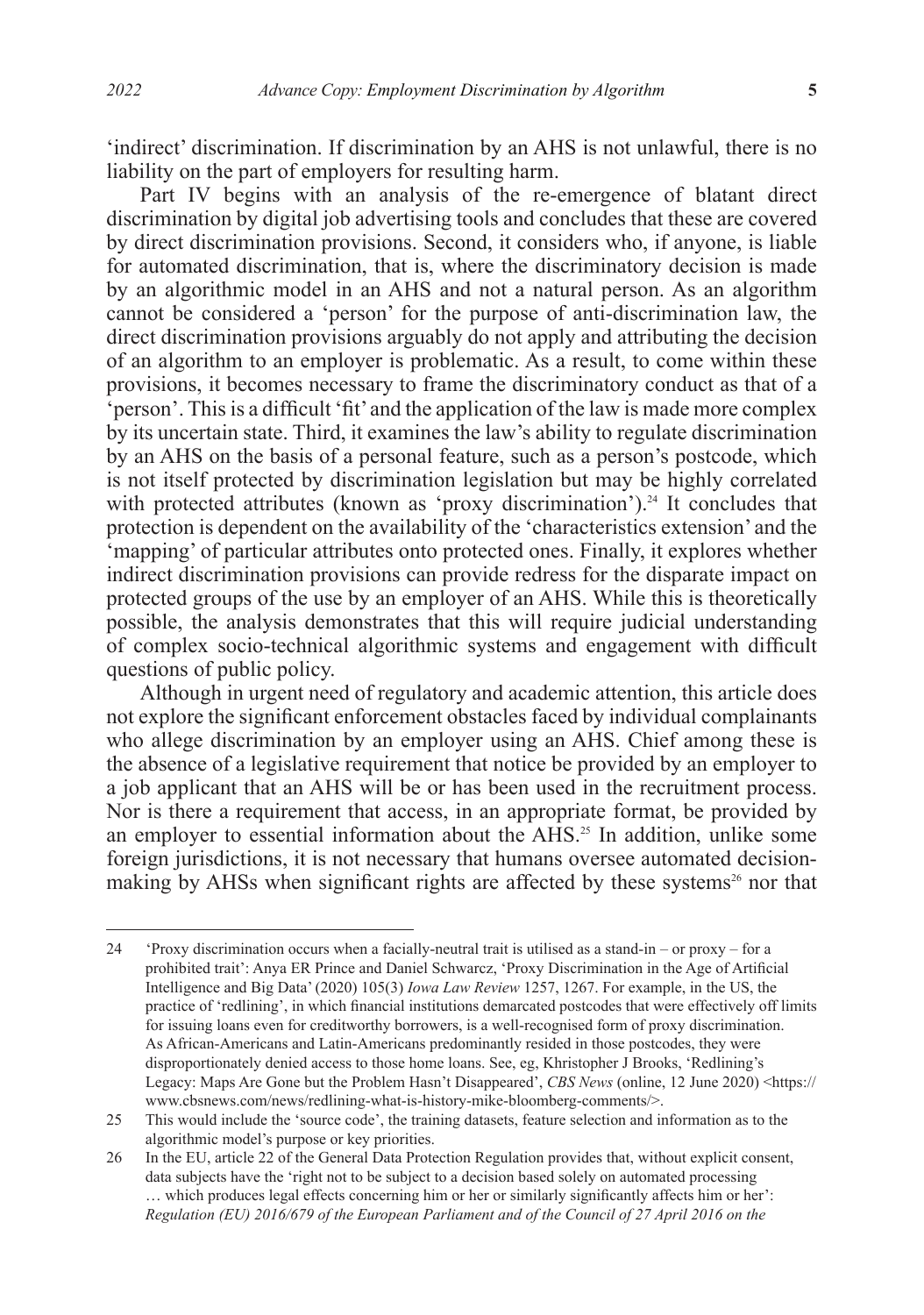the employer retain data and keep records evidencing the decision and decisionmaking process.

### **II THE USE OF AN AHS IN RECRUITMENT**

In recruitment, AHSs can be used during each of the four stages of the 'hiring funnel': sourcing, screening, interviewing and selection of candidates.<sup>27</sup> The business case presented for using these tools is strong. It is asserted that AHSs increase efficiency in the recruitment process by reducing the time it takes and the amount it costs to hire.<sup>28</sup> For example, the Hilton International hotel empire credits automated video interview assessments with reducing the average time to hire from six weeks to five days.<sup>29</sup> In addition, AHSs are touted to improve organisational performance and reduce turnover by increasing the quality of hires (by ensuring that 'best fit talent' is selected).<sup>30</sup> Employers seeking to increase diversity in their workplaces may also be attracted to these systems. A key promise is they can remove actual and implicit bias from the hiring process, thereby increasing the hiring prospects of groups who face barriers to economic participation, such as those from lower socio-economic groups or with a disability. $31$ 

Although there are a multiplicity of AHS products on the global market, there is no reliable evidence as to the market share of these systems.<sup>32</sup> The majority of these tools have been designed and developed by private corporations in the United States  $({^1US})^{33}$  and incorporate features, such as bias mitigation, that are attuned to US legal frameworks. $34$  The algorithms at the heart of these products are not transparent nor are they publicly available for external scrutiny or audit. The 'black box'35 of the AHS will usually be protected as commercially confidential or the company's intellectual property.

Algorithmic hiring tools are currently used by a number of large global companies, not only to screen applicants for retail and low wage positions but also for white collar and professional positions.<sup>36</sup> It has been suggested that uptake by

*Protection of Natural Persons with Regard to the Processing of Personal Data and on the Free Movement of Such Data, and Repealing Directive 95/46/EC* [2016] OJ L 119/1.

<sup>27</sup> Raghavan et al (n 15).

<sup>28</sup> Bogen and Rieke (n 13).

<sup>29</sup> Harwell (n 9).

<sup>30</sup> Pymetrics (n 8) 2.

<sup>31</sup> Ibid.

<sup>32</sup> Sánchez-Monedero, Dencik and Edwards (n 15) 1.

<sup>33</sup> Raghavan et al (n 15).

<sup>34</sup> Sánchez-Monedero, Dencik and Edwards (n 15) 2.

<sup>35</sup> Pasquale (n 11).

<sup>36</sup> A recent report estimated that 99% of Fortune 500 companies use AHSs to assist with human resources, recruitment and/or hiring needs: Linda Qu, '99% of Fortune 500 Companies Use Applicant Tracking Systems', *Jobscan* (Blog Post, 7 November 2019) <https://www.jobscan.co/blog/99-percent-fortune-500 ats>. See also Ajunwa and Greene (n 13).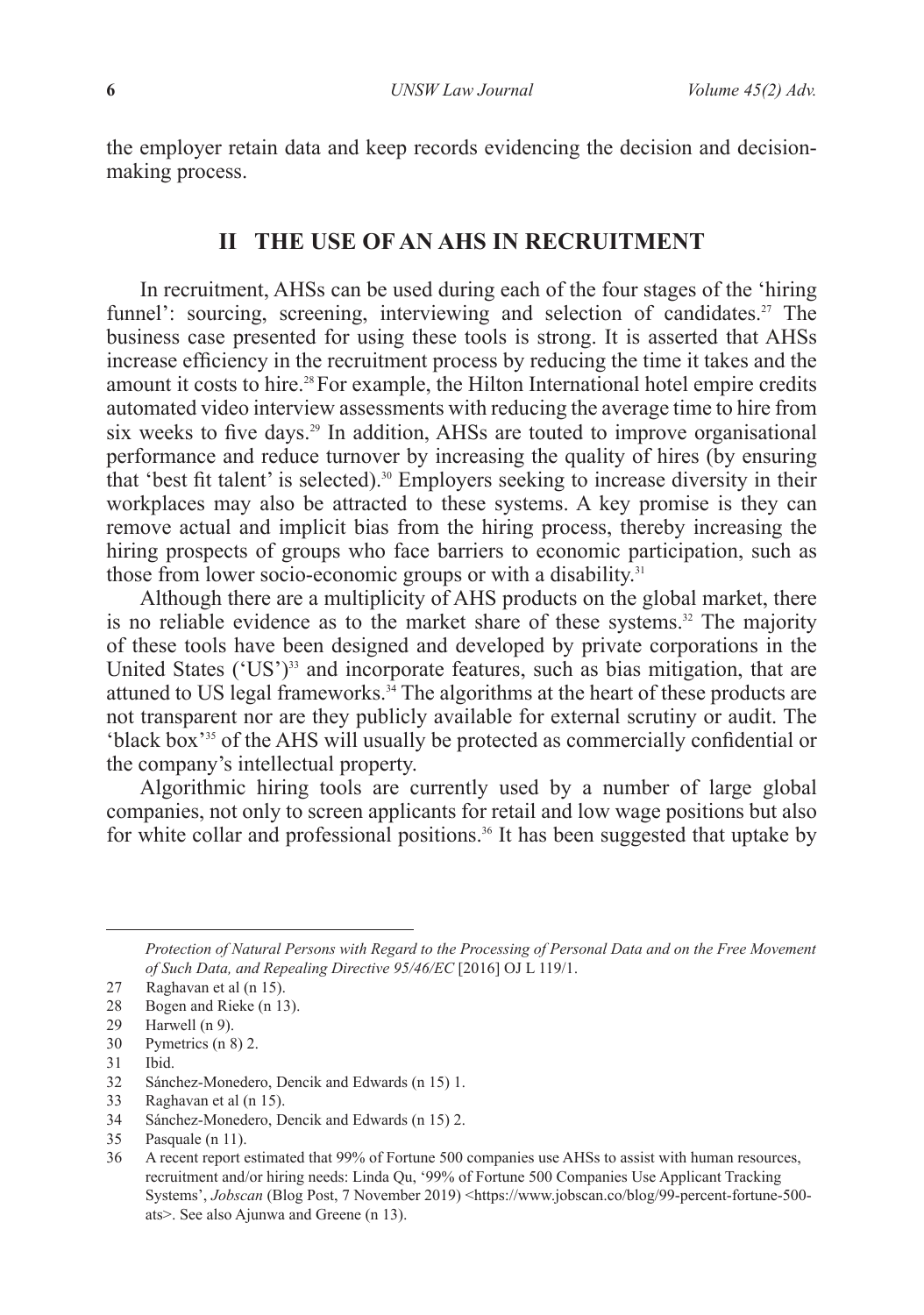Australian businesses has been lower, $37$  but little empirical data exist to support this view. Recruitment companies, Seek and LinkedIn, currently use CV parsing systems for positions at all levels.<sup>38</sup> A leading vendor of pre-employment assessments, HireVue, asserts that it has over 700 global corporate customers, including many with a presence in Australia such as Vodafone and PricewaterhouseCoopers  $({}^{\circ}PwC')$ <sup>39</sup>. The author is currently conducting empirical research aimed at documenting the range of AHSs in use in Australia and understanding how they are used and deployed, for example, to be made compliant with local law.

# **III HOW AN AHS DISCRIMINATES**

Anti-discrimination statutes in Australia prohibit discrimination on the basis of particular attributes ('protected attributes'), such as race, disability or sex,<sup>40</sup> when engaging in specific activities in 'public life', such as work, education, the provision of goods or services or access to places and facilities. The concept of 'work' is generally considered to be broader than that of 'employment'41 and all Australian statutes prohibit discrimination by an employer against a job applicant in recruitment or hiring processes.<sup>42</sup> Whether these provisions prohibit discrimination by an employer using an AHS is the key question to be answered in this article.

## **A Digital Job Advertisements**

At the 'sourcing' stage of the hiring funnel, employers seek to attract potential candidates to apply for open positions through job advertisements, job postings

(a) in determining who should be offered employment; or

<sup>37</sup> Jennifer Hewitt, 'Artificial Intelligence Will Decide If You Get an Interview for Your Next Job', *The Australian Financial Review* (online, 31 January 2019) <https://www.afr.com/opinion/artificialintelligence-will-decide-if-you-get-an-interview-for-your-next-job-20190131-h1apfh>

<sup>38</sup> See, eg, 'How to Get Your Resume Past the Robots', *Seek* (Web Page) <https://www.seek.com.au/careeradvice/how-to-make-sure-a-human-reads-your-resume>.

<sup>39 &#</sup>x27;HireVue Case Studies' *HireVue* (Web Page) <https://www.hirevue.com/case-studies>. Pymetrics asserts that its systems are 'live and compliant in 68 countries … [and] in 16 languages': Pymetrics (n 8) 2.

<sup>40</sup> See, eg, *Equal Opportunity Act 2010* (Vic) ('*EOA*') section 6 where the protected attributes are age, breastfeeding, employment activity, gender identity, disability, industrial activity, lawful sexual activity, marital status, parental status or status as a carer, physical features, political belief or activity, pregnancy, race, religious belief or activity, sex, sexual orientation, an expunged homosexual conviction and personal association (as a relative or otherwise) with a person who is identified by any of these other attributes. See also *Anti-Discrimination Act 1977* (NSW) ss 4(1), 7, 24, 24(1B), 24(1C), 38B, 39, 49B, 49T, 49ZG, 85A ('*A-D Act*'); *Sex Discrimination Act 1984* (Cth) ss 5, 5A, 5B, 5C, 6, 7, 7AA, 7A ('*SDA*'); *Racial Discrimination Act 1975* (Cth) ss 9 and 11–15 ('*RDA*'); *Disability Discrimination Act 1992* (Cth) ss 5–9, 14, 15 ('*DDA*'); *Age Discrimination Act 2004* (Cth) ss 5, 14, 15 ('*ADA*'). A table of protected attributes across all Australian jurisdictions is found in Beth Gaze and Belinda Smith, *Equality and Discrimination Law in Australia: An Introduction* (Cambridge University Press, 2017) 296, tbl 1.

<sup>41</sup> Neil Rees, Simon Rice and Dominique Allen, *Australia Anti-Discrimination and Equal Opportunity Law* (Federation Press, 3rd ed, 2018) 566.

<sup>42</sup> See, eg, *EOA* (n 40) section 16 which prohibits discrimination against a person:

<sup>(</sup>b) in the terms on which employment is offered to the person; or

<sup>(</sup>c) by refusing or deliberately omitting to offer employment to the person …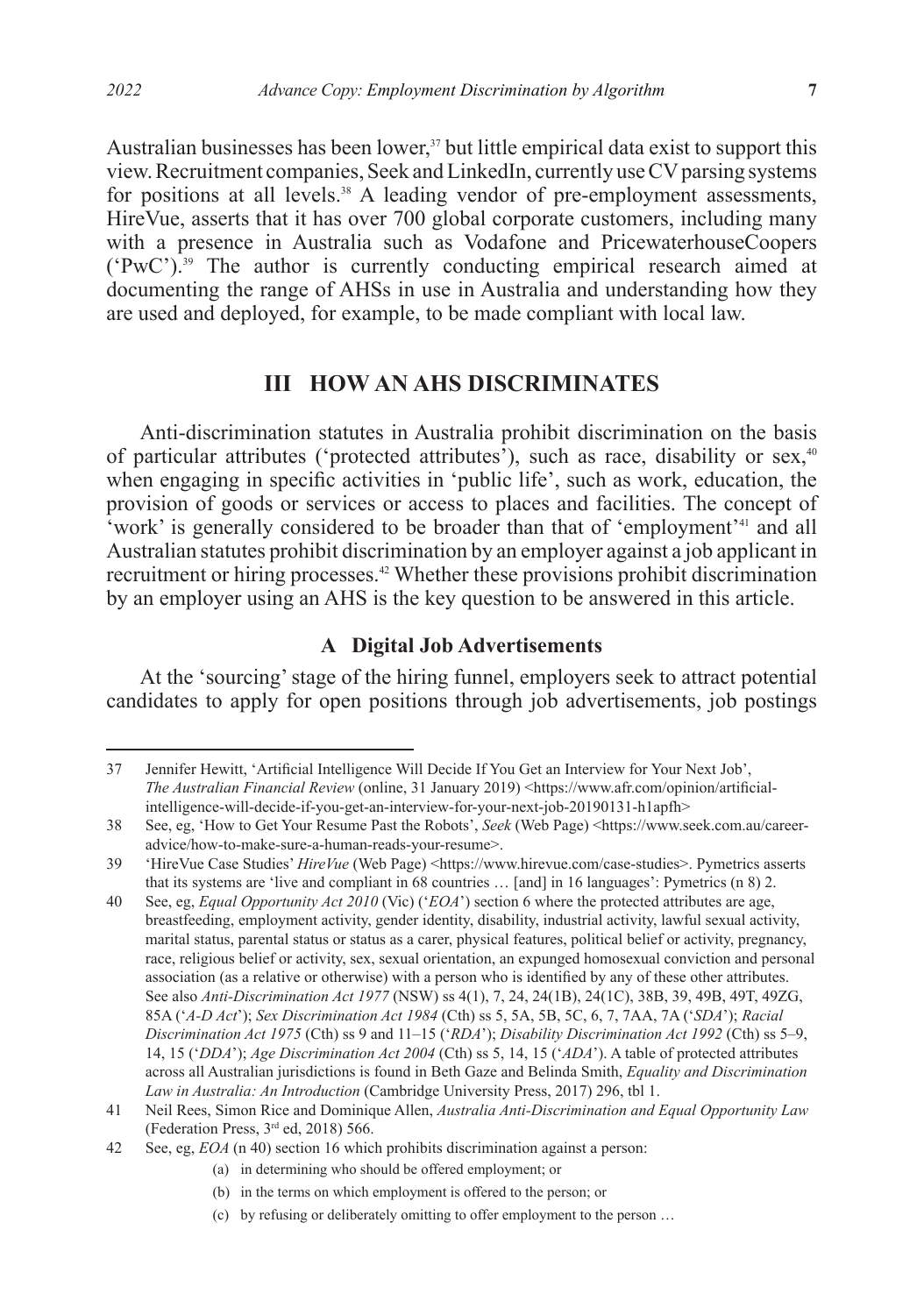and individual outreach.<sup>43</sup> Today, job advertisements are placed by employers digitally on online platforms, such as Facebook, LinkedIn and Seek. Unlike newspaper advertisements of the past, these online platforms allow employers to access microtargeting, behavioural targeting and performance-driven advertising tools developed for the broader e-commerce sector.<sup>44</sup> These tools draw on the detailed profiles that have been created by algorithms from data provided by users or inferred from their online activity. A detailed picture of individuals, including behavioural and personality traits and protected attributes, can be generated with even discreet online activity such as 'liking' things on Facebook.<sup>45</sup>

The use of targeting tools to place a digital job advertisement may facilitate unlawful discrimination as they enable employers to select the audience who views a particular advertisement. For example, in 2017, Verizon placed an advertisement on Facebook targeted at 25 to 36 year olds who lived in the US capital, or had recently visited there, and had a demonstrated interest in finance.<sup>46</sup> In doing so, employers such as Verizon may exclude groups of job seekers, including those with protected attributes, from ever viewing particular job advertisements.

#### **B CV Parsing Systems**

During the 'screening' stage of the recruitment funnel, job candidates are assessed on the basis of their experience, skills and other characteristics to create a shortlist of candidates for interview. It has become increasingly common at this stage of the process for recruitment agencies and employers to utilise an AHS to sift through and 'parse' the CVs of job applicants. The AHS scans the CVs of job applicants for keywords and other information that is believed to be correlated with successful hires, such as experience, job titles, former employers, universities and qualifications.47 A structured candidate profile is then created by the system and all candidates are scored and ranked.48 As Seek explains, '[r]esumes … are only viewed by a human if the system matches the resume to the job advertisement. The others get dumped into an electronic black hole.<sup>249</sup> A CV parsing tool may automatically reject more than half of the resumes they scan.<sup>50</sup>

A good example of how bias and discrimination may be introduced to the hiring process by this type of AHS is provided by Amazon's AI recruiting tool. In 2018, Reuters reported that Amazon had developed a tool designed to parse CVs

<sup>43</sup> Bogen and Rieke (n 13) 13.

<sup>44</sup> Ibid 17.

<sup>45</sup> Crawford and Shultz (n 11) 100.

<sup>46</sup> Julia Angwin, Noam Scheiber and Ariana Tobin, 'Dozens of Companies Are Using Facebook to Exclude Older Workers from Job Ads', *ProPublica* (online, 20 December 2017) <https://www.propublica.org/ article/facebook-ads-age-discrimination-targeting>.

<sup>47</sup> 'How to Get Your Resume Past the Robots' (n 38).

<sup>48</sup> 'How to Optimise Your CV for the Algorithms', *Hays* (Web Page) <https://www.hays.com.au/careeradvice/resumes-cover-letters/how-to-optimise-your-cv-for-the-algorithms>.

<sup>49</sup> 'How to Get Your Resume Past the Robots' (n 38).

<sup>50</sup> Ibid. See also, Alexis Carey, 'Computer Algorithms "Reject up to 75 Per Cent of CV" Before a Human Ever Gets to Them', *news.com.au* (online, 4 July 2018) <https://www.news.com.au/finance/work/careers/ computer-algorithms-reject-up-to-75-per-cent-of-cvs-before-a-human-ever-gets-to-them/news-story/71da 2bd912dfb32335169127161d5d25>.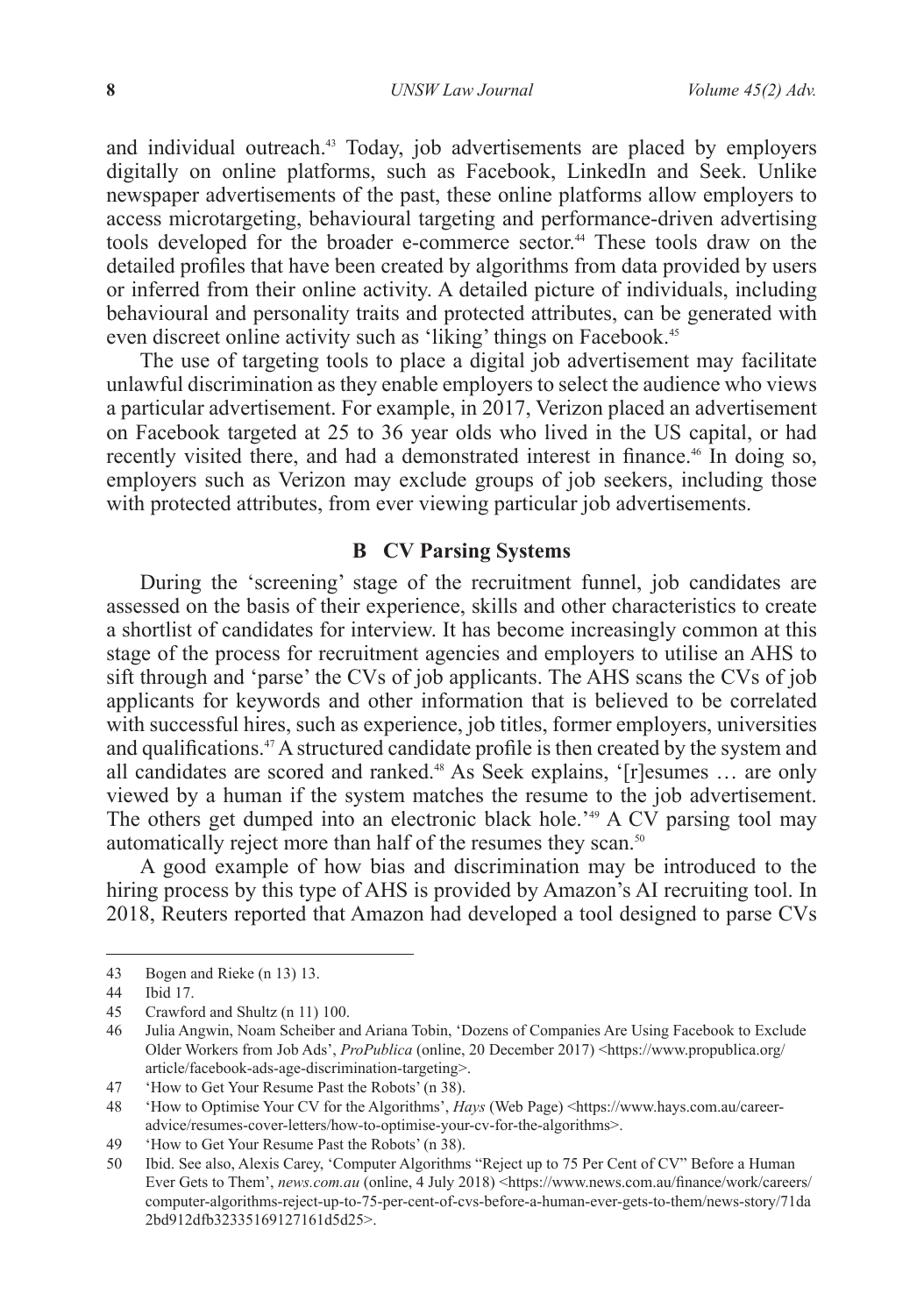and give job candidates a score ranging from one to five stars.<sup>51</sup> However, when this tool was used for software developer jobs and other technical positions it was found to be discriminatory as it favoured men.<sup>52</sup> Any further development of this tool was cancelled by Amazon.

Using the taxonomies that have been developed in the international literature as to the points at which bias can enter machine learning systems,<sup>53</sup> two causes of the bias against women in Amazon's CV parsing tool can be readily identified: bias as a result of the training data and bias as a result of the system design.

#### *I Training Data*

Training datasets, often comprised of metadata or formed by aggregating previously discrete datasets, are the 'grounded truth'54 of machine learning algorithms, including AHSs. These datasets 'train' the algorithm how to process large amounts of data and dictate 'how information in input variables is positioned to predict the value of an output variable'.<sup>55</sup> Biased training data leads to biased algorithmic models.<sup>56</sup> This is often referred to as the 'bias in, bias out'<sup>57</sup> problem with machine learning algorithms.

A common way for training datasets to embed bias is when they contain data that is not representative of the population under consideration (this is known as 'sampling bias').58 Any prediction that is drawn from that dataset may systematically disadvantage those who are under- or over-represented in it.<sup>59</sup> Sampling bias is a particular problem for AHSs for two reasons. First, many employers, particularly smaller ones, may have only limited data about employee performance and must therefore rely on small and incomplete datasets.<sup>60</sup> Second, for a dataset to be free of sampling bias, it must contain data regarding 'false negative cases'.<sup>61</sup>

<sup>51</sup> Jeffrey Dastin, 'Amazon Scraps Secret AI Recruiting Tool that Showed Bias against Women', *Reuters* (online, 11 October 2018) <https://www.reuters.com/article/us-amazon-com-jobs-automation-insightidUSKCN1MK08G>.

<sup>52</sup> Ibid.

<sup>53</sup> See, eg, Barocas and Selbst (n 14); Brent Daniel Mittelstadt et al, 'The Ethics of Algorithms: Mapping the Debate' (2016) 3(2) *Big Data and Society* 1 <https://doi.org/10.1177/2053951716679679>; Kleinberg et al (n 14); Solon Barocas, 'Data Mining and the Discourse on Discrimination' (Research Paper, Princeton University, 2014) <https://pdfs.semanticscholar.org/abbb/235fcf3b163afd74e1967f7d3784252b44fa. pdf>; Joyce Chou, Oscar Murillo and Roger Ibars, 'How to Recognise Exclusion in AI', *Medium* (online, 27 September 2017) <https://medium.com/microsoft-design/how-to-recognize-exclusion-in-aiec2d6d89f850>; Danks and London (n 11).

<sup>54</sup> Barocas and Selbst (n 14) 683.<br>55 Nizan Geslevich Packin and Y

<sup>55</sup> Nizan Geslevich Packin and Yafit Lev-Aretz, 'Learning Algorithms and Discrimination' in Woodrow Barfield and Ugo Pagallo (eds), *Research Handbook on the Law of Artificial Intelligence* (Edward Elgar Publishing Limited, 2018) 88.

<sup>56</sup> An algorithmic model is the 'accumulated set of discovered relationships … and … can be employed to automate the process of classifying entities or activities of interest, estimating the value of unobserved variables, or predicting future outcomes': Barocas and Selbst (n 14) 677.

<sup>57</sup> Sandra Mayson, 'Bias In, Bias Out' (2019) 128(8) *Yale Law Journal* 2218.

<sup>58</sup> Barocas and Selbst (n 14) 684–7.

<sup>59</sup> Ibid 681.

<sup>60</sup> See, eg, Raghavan et al (n 15) 474.

<sup>61</sup> Sánchez-Monedero, Dencik and Edwards (n 15) 6.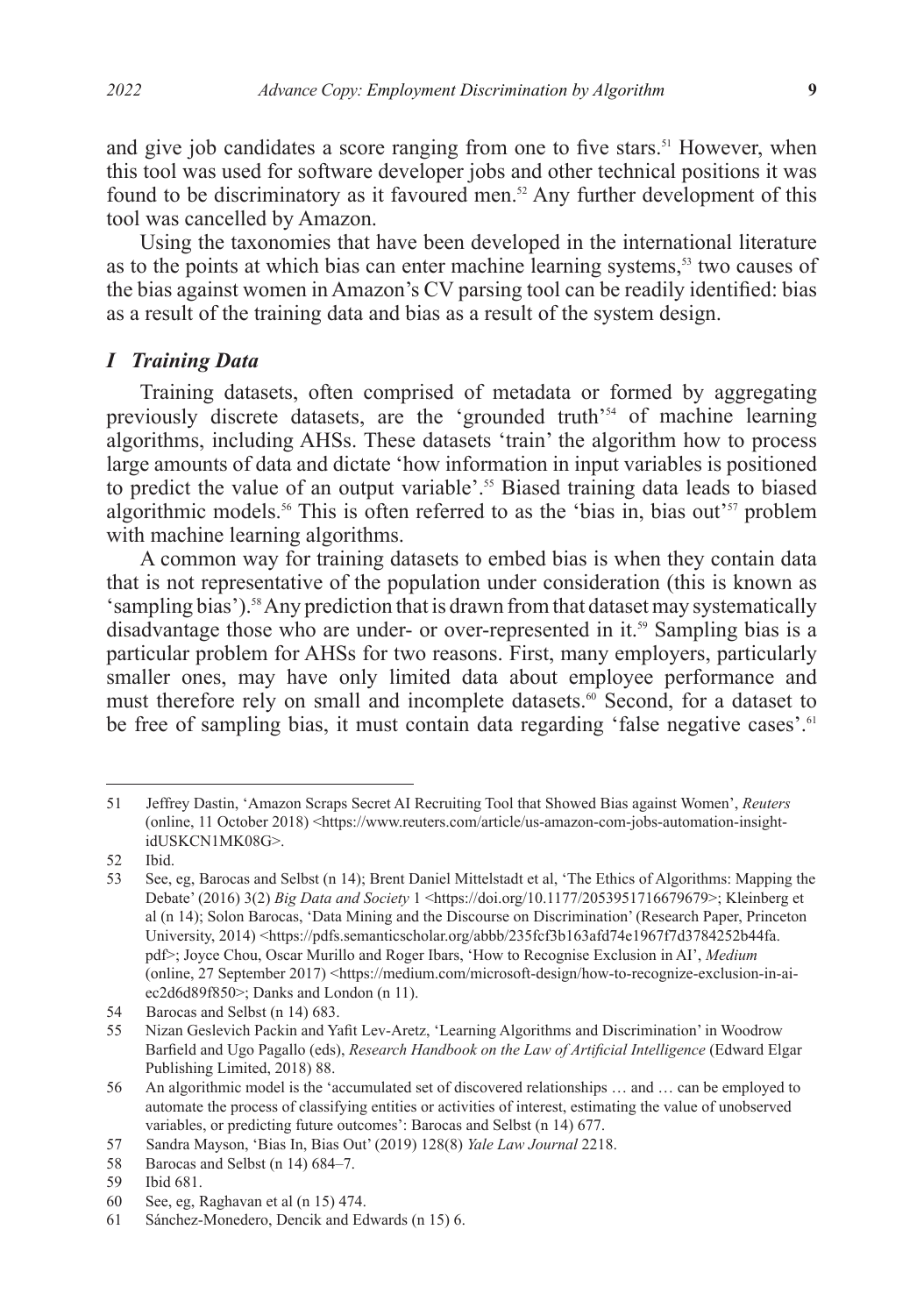In an employment context, 'false negative cases' are those of suitably qualified applicants who have been wrongly rejected. These data are rarely available.

In the Amazon tool, the training data comprised CVs submitted to the company over a 10 year period. As the tech industry was male dominated in that period, the majority of the CVs came from men. The training data therefore contained a sampling bias as it did not adequately represent the relevant population (in this case, qualified applicants) due to the lack of CVs from suitably qualified women. As the algorithm had been trained or trained itself (it is not clear which) to select job applicants for interview who possessed the same experience, education and skills as the successful male employees represented in the CVs, the algorithm systematically discriminated against women. For example, CVs containing keywords such as the verbs 'executed' and 'captured' – more commonly found on the CVs of men – were assigned more weight by the models and job applicants with those CVs therefore received a higher score.<sup> $62$ </sup> CVs that used the word 'women's' as in 'women's chess club champion' were downgraded and those job applicants received a lower score, as did the applicants who attended two all-women's colleges.<sup>63</sup>

There is a strong argument that unbiased datasets do not exist. Discrimination in employment is well documented and persistent.<sup>64</sup> In Australia, it remains the area with the largest number of complaints for two out of four of the protected attributes in federal anti-discrimination legislation.<sup>65</sup> Therefore, it is arguable that the use of AHSs, trained as they are on historical data, will always deliver results that are infected by structural and systemic biases. As Mayson states: 'The deep problem is the nature of prediction itself. All prediction looks to the past to make guesses about future events. In a racially stratified world, any method of prediction will project the inequalities of the past into the future.<sup>266</sup>

#### *2 Design Bias*

Discrimination by an algorithm in a computational system, such as an AHS, can also occur because of the 'design, structure, and rules of operation' of the system.<sup>67</sup> Mittelstadt et al, relying on the work of Friedman and Nissenbaum,<sup>68</sup> articulate two ways that design bias may occur: as a result of 'technical bias' and 'social bias'.69 Technical bias occurs because of technological constraints, errors,

<sup>62</sup> Dastin (n 51).

<sup>63</sup> Ibid.

<sup>64</sup> See, eg, Australian Human Rights Commission, *Willing to Work: National Inquiry into Employment Discrimination Against Older Australians and Australians with Disability* (Report, 2016).

<sup>65</sup> In 2018–19, discrimination in employment made up 73% of complaints under the *SDA* (n 40), 61% of complaints under the *ADA* (n 40), 36% of complaints under the *DDA* (n 40) and 35% of complaints under the *RDA* (n 40): Australian Human Rights Commission, *2018–2019 Complaint Statistics* (Report, 2018–19) 2.

<sup>66</sup> Mayson (n 57) 2218.

<sup>67</sup> John Zerilli et al, 'Transparency in Algorithmic and Human Decision-Making: Is There a Double Standard?' (2018) 32(4) *Philosophy & Technology* 661, 672 <https://doi.org/10.1007/s13347-018-0330-  $6<sub>2</sub>$ 

<sup>68</sup> Mittelstadt et al (n 53) 7 ff, citing Batya Friedman and Helen Nissenbaum, 'Bias in Computer Systems' (1996) 14(3) *ACM Transactions on Information Systems* 330 <https://doi.org/10.1145/230538.230561>.

<sup>69</sup> Friedman and Nissenbaum call this 'preexisting bias': Friedman and Nissenbaum (n 68) 332.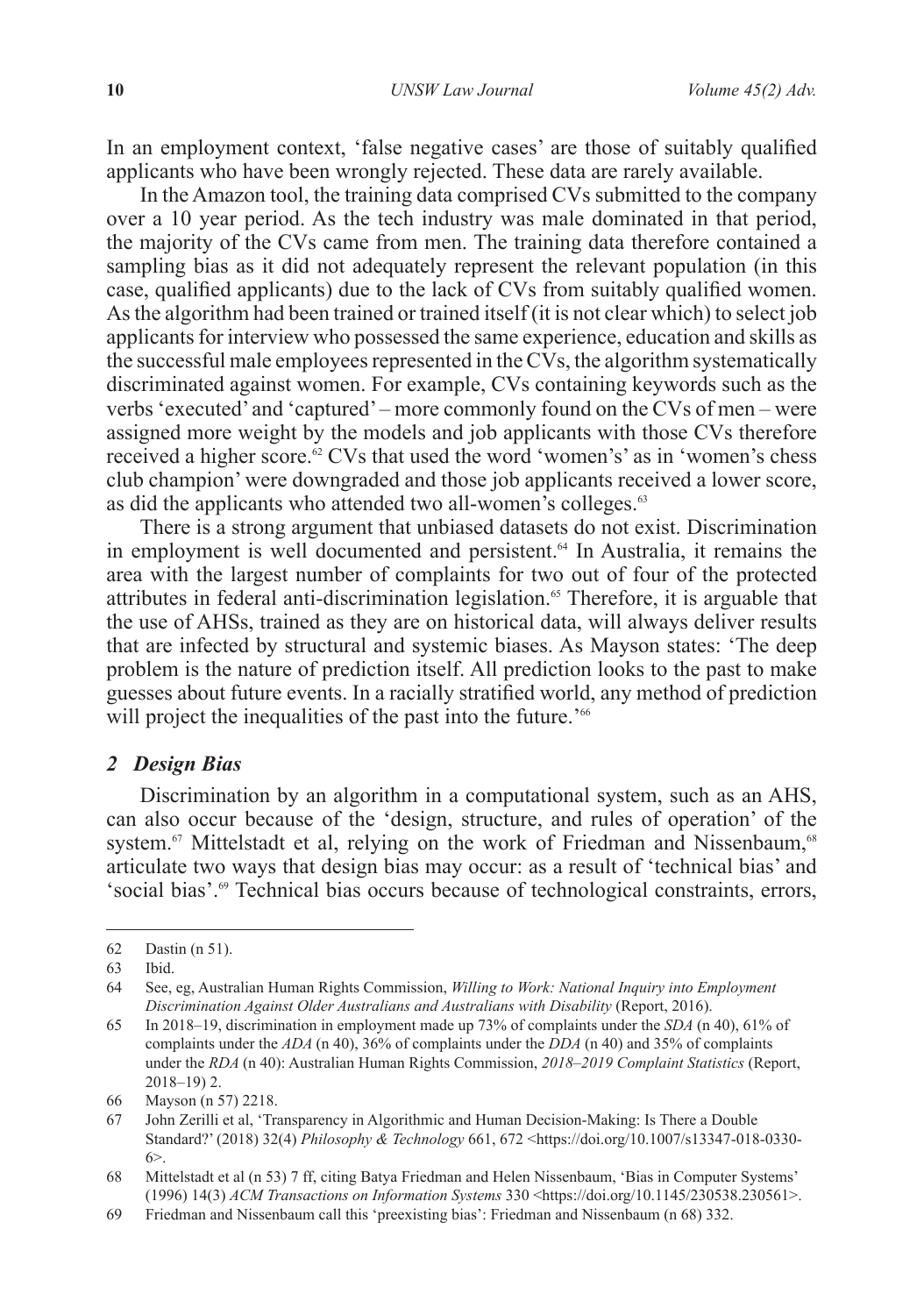inaccurate models and bad design decisions.70 Social bias is rooted in 'social institutions, practices and attitudes'.71 It occurs when the conscious or unconscious biases of individuals with significant input into the design and development of a system or broader societal, structural, organisational or institutional values and norms, are transmitted to the system.<sup>72</sup> Social bias is well documented, as coders tend to be drawn from narrow social groups and to be white and male.<sup>73</sup>

Social bias is an acute problem for AHSs. It may occur as a result of the subjective process of interpretation and translation of project and business objectives and requirements which developers engage in when they design and develop the algorithmic models for these systems.74 For example, it may be introduced to the AHS when developers label the training data points or decide on the 'feature selection', that is, what candidate attributes will provide relevant data points to be built into a model.<sup>75</sup> It may also be encoded in the system when an employer decides on the 'outcome of interest' or 'target variable', $\frac{7}{6}$  such as 'best performing', 'best cultural fit' or 'good employee'.77 There is no universal definition of these terms. It is well recognised that they have always been interwoven with prejudice and discriminatory assumptions and are often based on the 'behaviour, patterns and attributes of the historically dominant group in public life (Anglo-Australian, able-bodied, heterosexual males)'.<sup>78</sup>

### **C Video Interviewing Systems**

Video interview assessment systems may be used by employers to preinterview, screen or automate the first interview with job applicants. 'Video-based assessments', as a leading vendor, HireVue, calls them, are 'designed to look at a unique set of personal competencies shown to be related to success in a particular job'.79 These competencies are typically 'soft' skills such as 'communication skills, conscientiousness, problem-solving skills, team orientation and initiative'.<sup>80</sup>

Candidates video-record their responses to a series of interview questions on their desktop computer or mobile device.<sup>81</sup> The questions are usually written by employers or chosen from a library of questions provided by the vendor. Nathan Mondragon, HireVue's Chief Industrial-Organisational Psychologist, estimates that in the standard 30 minute interview, containing as little as 6 interview questions,

<sup>70</sup> Ibid 335–6.

<sup>71</sup> Ibid 333.

<sup>72</sup> Mittelstadt et al (n 53) 7.

<sup>73</sup> Kate Crawford, 'Artificial Intelligence's White Guy Problem' *The New York Times* (online, 25 June 2016) <https://www.nytimes.com/2016/06/26/opinion/sunday/artificial-intelligences-white-guy-problem.html>.

<sup>74</sup> Barocas and Selbst (n 14) 677.<br>75 Ibid 688. See also Kleinberg et

<sup>75</sup> Ibid 688. See also Kleinberg et al (n 14) 134–7.

<sup>76</sup> The target variable is the outcome that the machine learning algorithm is designed to predict: 'Algorithmic Accountability Policy Toolkit' (n 3) 28.

<sup>77</sup> Barocas and Selbst (n 14) 678-80.

<sup>78</sup> Rosemary Hunter, *Indirect Discrimination in the Workplace* (Federation Press, 1992) 5–6.

<sup>79</sup> 'How to Prepare for Your HireVue Assessment', *HireVue* (Web Page, 16 April 2019) <https://www. hirevue.com/blog/candidates/how-to-prepare-for-your-hirevue-assessment>.

<sup>80</sup> Ibid.

<sup>81</sup> Ibid.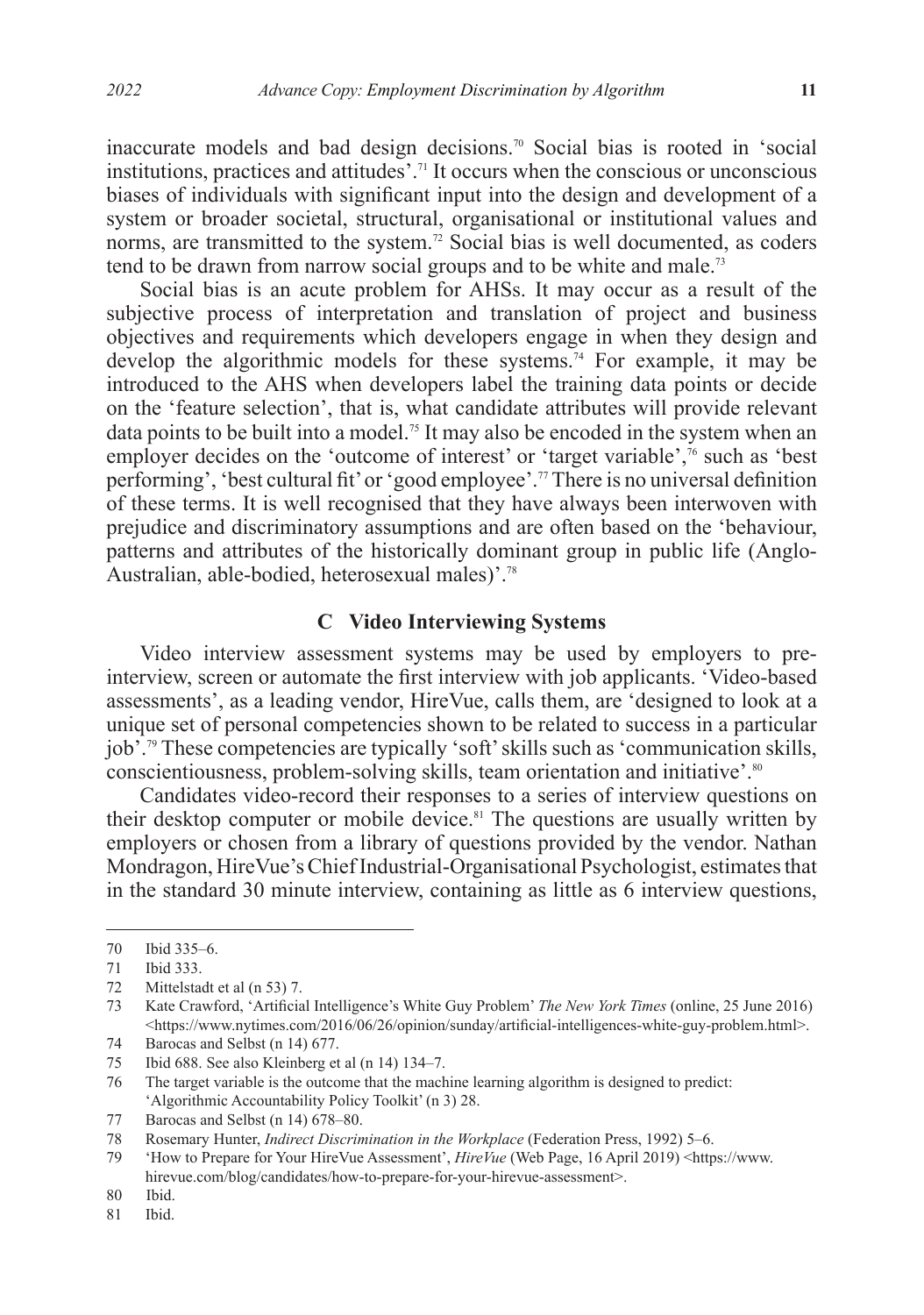500,000 data points may be collected including those regarding the tone and facial expressions, eye contact, word selection and emotions of applicants.<sup>82</sup> After the interview, a machine learning algorithm analyses these data points to determine a candidate's 'likelihood of success' in the role and each applicant's performance is scored and ranked<sup>83</sup>

In the HireVue system, a person's score is comprised of the language $^{84}$  and words they say and the 'audio features' of their voice such as tone.<sup>85</sup> For example, for a call centre role, 'supportive' words might be encouraged and applicants might be penalised for using 'aggressive' words.<sup>86</sup> HireVue decided, in January 2021, to remove visual analysis from its new assessment models.<sup>87</sup> However, until facial analysis is removed from existing models,<sup>88</sup> the way that a person's face moves, for example, to show excitement or indicate how they would respond to an angry customer, known as 'facial action units', can also make up 29% of a person's score.<sup>89</sup> Based on their score, candidates are grouped into high, medium and low tiers.<sup>90</sup> Candidates in the lowest tier are usually filtered out and automatically rejected without human intervention or reasons being provided.

The video interviews of current employees are a common source of training data for this form of AHS.<sup>91</sup> These data are gathered by having the entire spectrum of current employees, from 'high to low achievers', take the video assessment.<sup>92</sup> An algorithmic model is then developed based on the performance and behavioural attributes found in successful employees, which may include sales quotas or time taken to resolve customer calls.<sup>93</sup> HireVue also builds models for employers based on the data it has collected of 'top performers'.<sup>94</sup>

94 Ibid.

<sup>82</sup> Harwell (n 9).

<sup>83</sup> Ibid.

<sup>84</sup> HireVue asserts that recent advances in natural language processing have significantly increased the predictive power of language and that '[b]y far, the most valuable data we can pull from a video interview is the language a candidate used': Lindsay Zuloaga, 'Nonverbal Communication in Interview Assessments', *HireVue* (Web Page, 31 March 2020) <https://web.archive.org/web/20210205153741/ https://www.hirevue.com/blog/hiring/nonverbal-communication-in-interview-assessments>.

<sup>85</sup> Ibid.

<sup>86</sup> Harwell (n 9).

<sup>87</sup> Hirevue is the only video assessment system vendor to publicly announce the removal of facial analysis from its assessment systems. This step was taken in response to an official complaint filed with the Federal Trade Commission by the Electronic Privacy Information Center alleging 'unfair and deceptive practices' in violation of section 5 of the *Federal Trade Commission Act*, 15 USC §§ 41–58 (2018 & Supp 2021): see Electronic Privacy Information Center, 'Complaint and Request for Investigation, Injunction, and Other Relief' (Complaint in *HireVue Inc*, 6 November 2019) <epic.org/privacy/ftc/ hirevue/EPIC\_FTC\_HireVue\_Complaint.pdf>.

<sup>88</sup> Hirevue will remove facial analysis from its existing models on 'a rolling basis as models come up for annual review': O'Neil Risk Consulting and Algorithmic Auditing ('ORCAA'), *Description of Algorithmic Audit: Pre-Built Assessments* (Report, 15 December 2020) 5.

<sup>89</sup> Harwell (n 9).

<sup>90</sup> Ibid. See also ORCAA (n 88) 1.<br>91 Harwell (n 9): See also Raghava

Harwell (n 9); See also Raghavan et al (n 15) 472.

<sup>92</sup> Harwell (n 9).

<sup>93</sup> Ibid.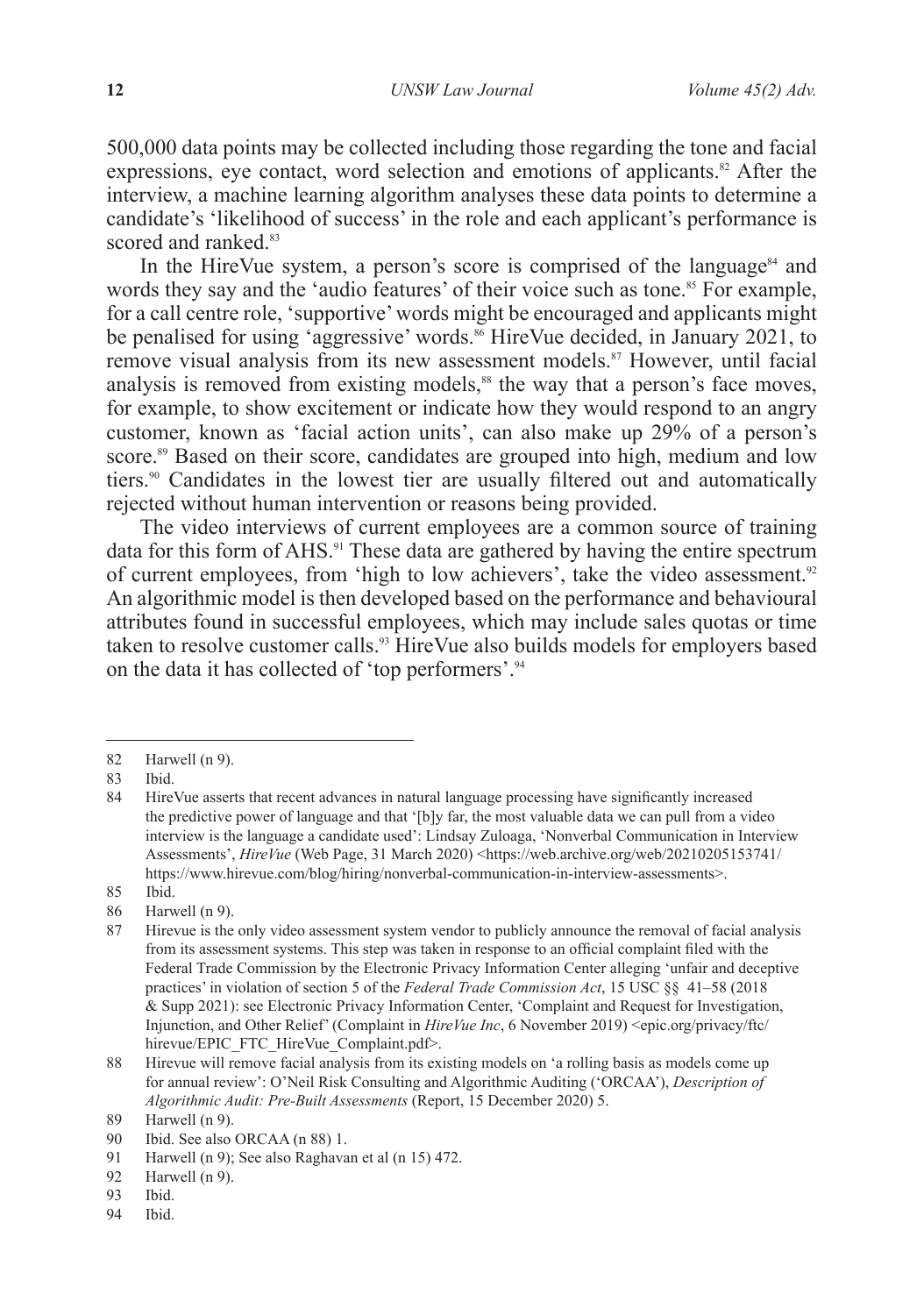Video interview assessment systems utilise vision and speech recognition technologies. A vision system enables computers to read and identify visual images,<sup>95</sup> while speech recognition systems generally include a language model trained on text data and an acoustic model trained on audio data.<sup>96</sup>. There are at least two ways these systems may introduce bias. First, as with a CV parsing system, there is a significant likelihood that the data the algorithm has been trained on contains a sampling bias. Training data of the kind required for these tools are expensive and a technical challenge to build in-house. Vendors therefore usually purchase facial and speech analysis as a service from third parties, which may result in data that are of variable quality or drawn from a narrow set of sources.<sup>97</sup> For example, facial recognition software has been found to be less accurate at recognising women or the faces of people of colour because it has been trained on datasets comprising predominantly white male faces.<sup>98</sup> An assessment of five commercial speech recognition tools – developed by Amazon, Apple, Google, IBM and Microsoft – found racial disparities in performance for African Americans as a result of insufficient audio data from this group when training the models.<sup>99</sup> Google's speech recognition software is 70% more likely to accurately recognise male speech because that is what it has been trained on.100 It performs poorly and is likely to mischaracterise people with regional and non-native accents.<sup>101</sup>

The design of video interviewing assessment systems is also likely to introduce social bias. A supervised decision system<sup>102</sup> learns by processing training data that have labels assigned to data examples, in this case, images of facial expressions and emotions as well as audio features and language content. As training data are manually assigned class labels (by humans), this process is unavoidably subjective. Classifications are not neutral and may be open to debate.103 Evidence suggests that it is not possible to reliably and accurately identify and label the variety of cross-cultural expressions of emotion and affect.104 As Barrett et al states: 'how people communicate anger, disgust, fear, happiness, sadness, and surprise varies

<sup>95</sup> It is arguably an example of facial recognition software.<br>96 Allison Koenecke et al. 'Racial Disparities in Automate

Allison Koenecke et al, 'Racial Disparities in Automated Speech Recognition' (2020) 117(14) *Proceedings of the National Academy of Sciences of the United States of America* 7684, 7687 <https://doi. org/10.1073/pnas.1915768117>.

<sup>97</sup> Raghavan et al (n 15) 475. Emotion, affect and facial expression classification systems are usually trained on the facial expressions of paid actors: Lisa Feldman Barrett et al, 'Emotional Expressions Reconsidered: Challenges to Inferring Emotion from Human Facial Movements' (2019) 20(1) *Psychological Science in the Public Interest* 1, 5 <https://doi.org/10.1177/1529100619832930>.

<sup>98</sup> Joy Buolamwini and Timnit Gebru, 'Gender Shades: Intersectional Accuracy in Commercial Gender Classification' (Conference Paper, Conference on Fairness, Accountability and Transparency, 2018).

<sup>99</sup> Koenecke et al (n 96) 7684.

<sup>100</sup> Rachael Tatman, 'Google's Speech Recognition Has a Gender Bias', *Making Noise & Hearing Things* (Blog Post, 12 July 2016) <https://makingnoiseandhearingthings.com/2016/07/12/googles-speechrecognition-has-a-gender-bias/>.

<sup>101</sup> See, eg, Bogen and Rieke (n 13) 36.

<sup>102</sup> In supervised machine learning, an algorithm uses data to learn a pattern that it can then use to predict a particular outcome, the target variable, when it sees different data: 'Algorithmic Accountability Policy Toolkit' (n 3) 28.

<sup>103</sup> Barocas and Selbst (n 14) 681.

<sup>104</sup> Barrett et al (n 97) 46.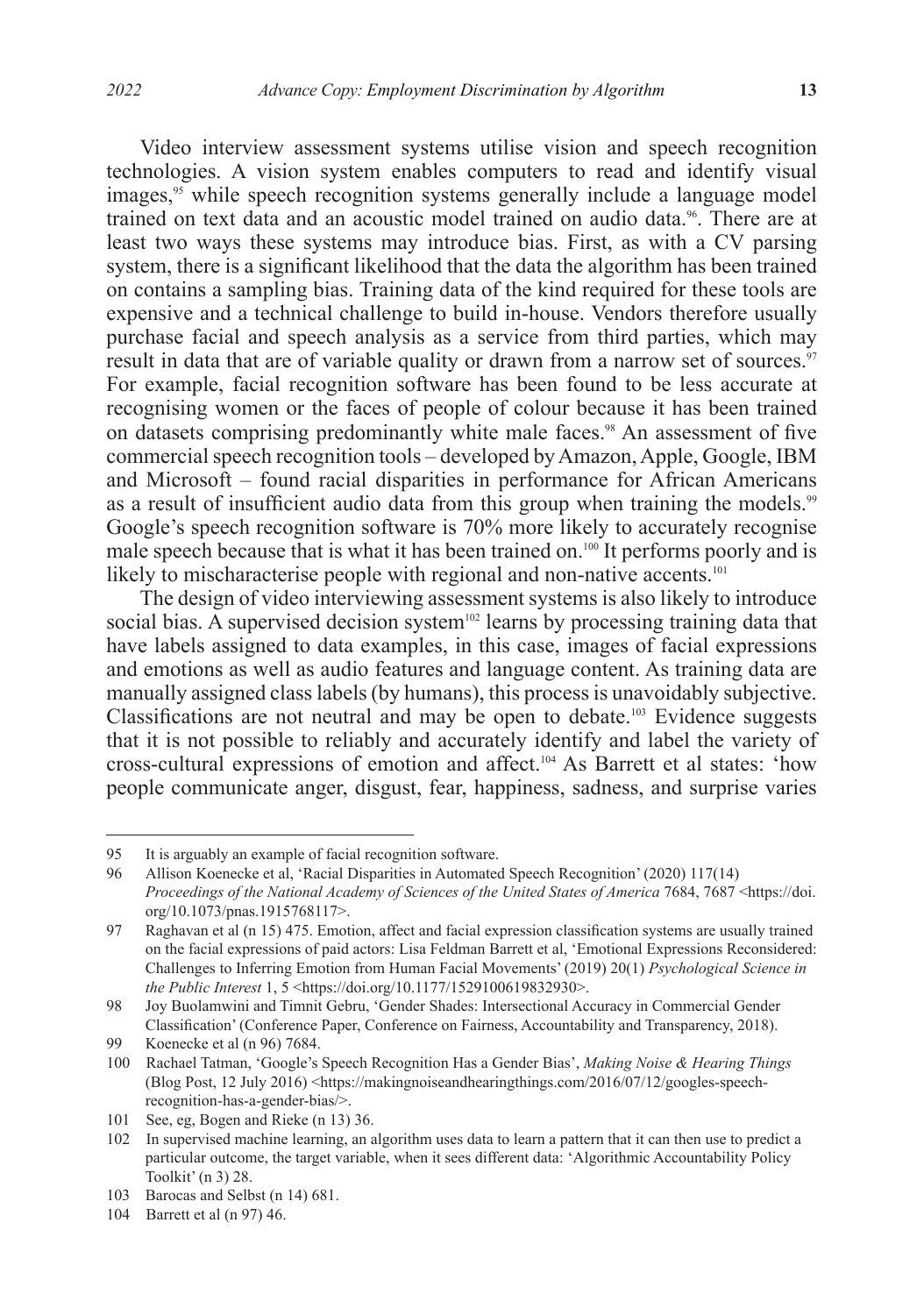substantially across cultures, situations, and even across people within a single situation'.<sup>105</sup> As a result, any algorithmic model in this type of AHS may have a limited ability to analyse facial action units or the audio features of a person's voice in a non-discriminatory way. For example, black faces have been found to be read as angrier than white faces, even after controlling for the degree of smiling.<sup>106</sup> They are also read as expressing more negative emotions compared to their white counterparts if there is any ambiguity about their facial expression.<sup>107</sup> Job applicants on the autism spectrum may be penalised at disproportionate rates by any inability to make neurotypical eye contact<sup>108</sup> where this feature is unrelated to the skills and competencies of a role. As may job applicants from non-Englishspeaking backgrounds whose English vocabulary is more limited than their English speaking peers.<sup>109</sup>

### **IV CHALLENGES TO LAW**

The design, development and deployment of AHSs, like other technological advancements, is occurring at a pace the law is unable to match.110 Barocas and Selbst assert that algorithmic decision systems have facilitated the emergence of new forms of discrimination, while at the same time enabling those actions to be hidden and masked.111 In Australia, a comprehensive review of existing legal frameworks and their ability to regulate discrimination by automated decision systems, including AHSs, is yet to be undertaken. The Australian Human Rights Commission ('AHRC') recently recommended in its 'Human Rights and Technology Final Report' that the Australian Government resource it to 'produce guidelines for government and non-government bodies on complying with federal anti-discrimination laws in the use of AI-informed decision-making'.112 In addition, the AHRC has indicated that as part of its 'Free and Equal: An Australian Conversation on Human Rights' project, it will consider broad priorities for reform of federal discrimination law, which is generally regarded to be in need of 'renewal'.113 This will include 'how federal discrimination law should deal with the

<sup>105</sup> Ibid 1.

<sup>106</sup> Lauren Rhue, 'Racial Influence on Automated Perceptions of Emotions' (Working Paper, 9 November 2018) <https://doi.org/10.2139/ssrn.3281765>.

<sup>107</sup> Ibid.

<sup>108</sup> For a discussion of some of the barriers faced by job applicants on the autism spectrum, and ways to mitigate them, see Jill Feder, 'Improving the Hiring Process for Autistic Candidates', *Accessibility. com* (Blog Post, 16 April 2021) <https://www.accessibility.com/blog/improving-the-hiring-process-forautistic-candidates>.

<sup>109</sup> In its own research, HireVue found that 'minority candidates' give short answers to interview questions (eg 'I don't know') at disproportionate rates: ORCAA (n 88) 5.

<sup>110</sup> It is interesting to note that academic research in the field of industrial-organisational psychology has also failed to keep pace with technological change: Raghavan et al (n 15) 470.

<sup>111</sup> Barocas and Selbst (n 14) 692.

<sup>112</sup> See recommendation 18 in *AHRC HR and Technology Final Report* (n 16) 108, 195.

<sup>113</sup> Rees, Rice and Allen (n 41) 31. See also Australian Human Rights Commission, 'Priorities for Federal Discrimination Law Reform' (Discussion Paper, October 2019) 7–9 ('AHRC Priorities for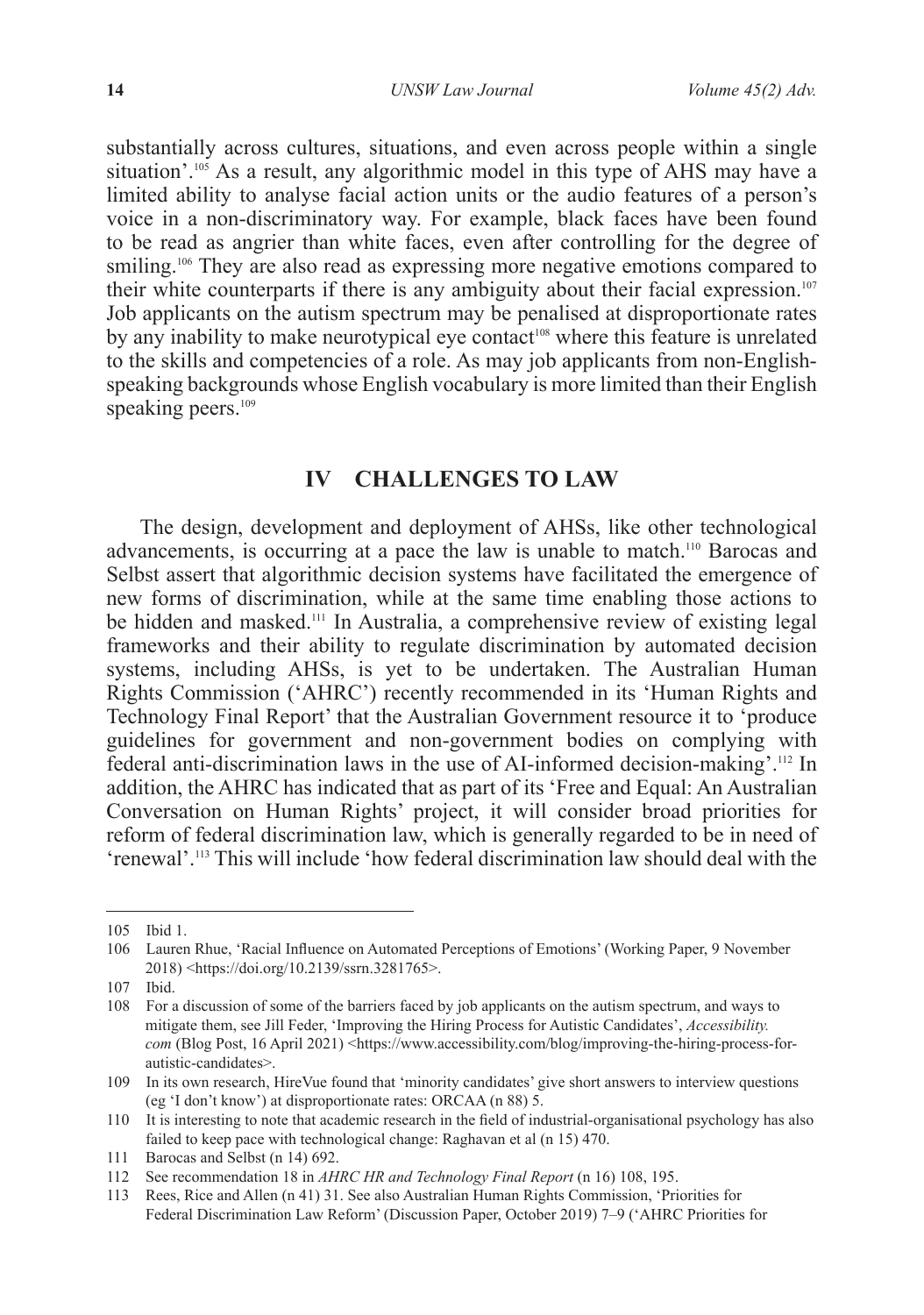potential problems of algorithmic bias' as it presents a challenge to 'our current law's capacity to protect against unlawful discrimination'.<sup>114</sup>

Similarly, there is a lack of jurisprudence about how a court or tribunal should approach adjudication in cases alleging discrimination by algorithm. At the time of writing, a case alleging discrimination by an AHS, or algorithm of any kind, is yet to come before Australian courts or tribunals. It is not known if a complaint of algorithmic discrimination, by an AHS or otherwise, has been formally lodged with federal or state anti-discrimination bodies in Australia. The data which are reported by these bodies in annual reports and conciliation registers, where they exist, are not sufficiently detailed to draw conclusions.

This Part begins filling this doctrinal gap. It is the first detailed examination of whether employers' use of an AHS to automate recruitment and hiring decisions, is unlawful by applying the concepts of 'direct' and 'indirect' discrimination in existing Australian discrimination law.<sup>115</sup> While Burdon and Harpur consider these issues in the context of workplace analytics in Australia,116 their analysis is at a higher level of generality and does not consider specific legislative provisions. Instead, they focus on evidentiary and enforcement obstacles for complainants and their primary argument is that complainants should have the benefit of the process protections of information privacy law.117

### **A Re-emergence of Direct Discrimination**

Today, we are unlikely to see a job advertisement indicating 'women need not apply'. Therefore, it is often assumed that direct discrimination provisions have served their purpose. As Smith asserts, the 'battle line has at least moved forward – it is no longer drawn over blatant and intentional exclusion, but has moved to a more indirect and structural form of discrimination'.118 However, the examination of the operation of digital job advertisements set out below suggests that this optimism may no longer be warranted.

Reform'); Senate Standing Committee on Legal and Constitutional Affairs, Parliament of Australia, *The Effectiveness of the Sex Discrimination Act 1984 in Eliminating Discrimination and Promoting Gender Equality* (Report, December 2008); Senate Legal and Constitutional Affairs Legislation Committee, Parliament of Australia, 'Exposure Draft of the Human Rights and Anti-Discrimination Bill 2012' (Exposure Draft Legislation, November 2012). The Human Rights and Ant-Discrimination Bill 2012 (Cth) ('Human Rights Anti-Discrimination Bill') did not progress to Parliament. See also Discrimination Law Experts Group, Submission to the Attorney-General (Cth), *Consolidation of Commonwealth Anti-Discrimination Laws*, (13 December 2011) 8–11.

<sup>114</sup> AHRC Priorities for Reform (n 113) 9.

<sup>115</sup> Although the *Fair Work Act 2009* (Cth) also provides a cause of action to employees who suffer discrimination in employment, it is beyond the scope of this article.

<sup>116</sup> Burdon and Harpur (n 17).

<sup>117</sup> Burdon and Harpur propose that complainants have the benefit of 'info-structural due process' which could 'ameliorate issues of structural discrimination through the greater integration of information privacy law and anti-discrimination law': ibid 680. They do not set out in any detail how this would operate but suggest it would incorporate notification strategies, limits on the use of information, de-identification structures and also compliance mechanisms: ibid 710–11.

<sup>118</sup> Belinda Smith in Australian Law Reform Commission, *Equality Before the Law: Justice for Women* (Report No 69(1), July 1994) and *Equality Before the Law: Women's Equality* (Report No 69(2), December 1994) quoted in Senate Standing Committee on Legal and Constitutional Affairs (n 113) 5.12.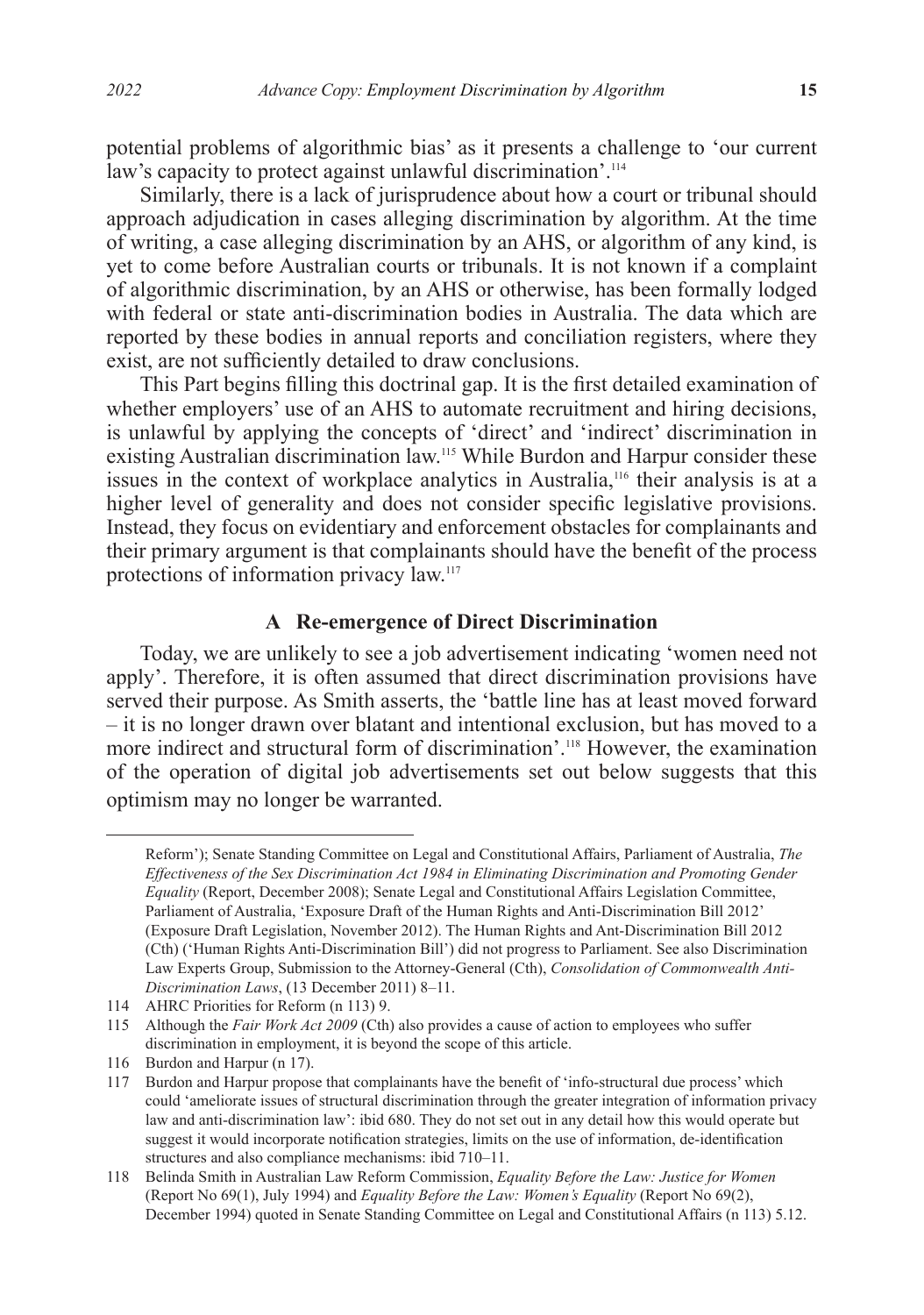Definitions of 'direct' discrimination, in the US referred to as 'disparate treatment', differ between jurisdictions in Australia. This analysis adopts the more 'modern' formulation found in the ACT and Victorian legislation, which does not require proof of differential treatment and the complexity of the use of a comparator.119 The *Equal Opportunity Act 2010* (Vic) ('*EOA*') provides that '[d]irect discrimination occurs if a person treats, or proposes to treat, a person with an attribute unfavourably because of that attribute.<sup>'120</sup> It is widely recommended that this definition replace those currently found in Federal Acts.121 Under this formulation, direct discrimination occurs where 'the consequences of the dealing with the complainant are ... adverse to the complainant's interests and ... the dealing has occurred because of a relevant attribute of the complainant'.<sup>122</sup>

As discussed in Part II, the micro-targeting tools available to an employer<sup>123</sup> when placing a digital job advertisement on platforms such as Facebook enable the employer to select 'targeting criteria'. Those criteria permit the employer to exclude persons with protected attributes, such as those over a particular age or with a particular ethnic background, from viewing the job advertisement. This blatant and intentional exclusion of protected groups is a straightforward case of direct discrimination by an employer.<sup>124</sup> For example, targeting an advertisement at individuals below the age of  $50$  years is unfavourable to the interests of individuals over that age, as they will not see the ad and will therefore be denied the opportunity to apply for the position. This unfavourable treatment has occurred because of the protected attribute of age and the employer's conduct is therefore unlawful. The challenge for a complainant in these circumstances is becoming aware of this 'opaque'125 form of discrimination in the first place and, if they do become aware of it, garnering the evidence to prove that it has occurred.

<sup>119</sup> See *Discrimination Act 1991* (ACT) s 8(2) ('*DA*'); *EOA* (n 40) s 8(1). All other federal and state jurisdictions, with the exception of the *RDA* (n 40) and the *Equal Opportunity Act 1984* (SA), adopt the 'standard' definition of direct discrimination which requires proof of less favourable or differential treatment. For example, section 24(1) of the *A-D Act* (n 40) provides that

<sup>[</sup>a] person (the perpetrator) discriminates against another person (the aggrieved person) on the ground of sex if the perpetrator … treats the aggrieved person less favourably than in the same circumstances, or in circumstances which are not materially different, the perpetrator treats or would treat a person of the opposite sex …

<sup>120</sup> *EOA* (n 40) s 8(1).

<sup>121</sup> See, eg, recommendation 5 in Senate Standing Committee on Legal and Constitutional Affairs (n 113) 148; Discrimination Law Experts Group (n 113) 8–9; Human Rights and Anti-Discrimination Bill 2012 (Cth) s 19(1)–(2). The Bill did not progress to Parliament.

<sup>122</sup> *Re Prezzi and Discrimination Commissioner* [1996] ACTAAT 132, [24]. This approach was approved by the Supreme Court of Victoria in *Kuyken v Chief Commissioner of Police* (2015) 249 IR 327, 356 [94].

<sup>123</sup> When the employer acts through an employee the employer's actions are captured by the attributed liability provisions: see, eg, *EOA* (n 40) s 109. The employer may also be directly liable on the basis of general agency principles: *Christian Youth Camps Ltd v Cobaw Community Health Services Ltd* (2014) 50 VR 256, 286–7 (Maxwell P) ('*Christian Youth Camps*').

<sup>124</sup> As such discrimination is covert, it would not be captured by the advertising offence provisions in federal and state acts as the advertisement is not published or displayed in any way which indicates an intention to engage in discrimination. See, eg, section 86 of the *SDA* (n 40) which provides that '[a] person shall not publish or display an advertisement … that indicates, or could reasonably be understood as indicating, an intention to do an act that is unlawful'.

<sup>125</sup> Crawford and Shultz (n 11) 124.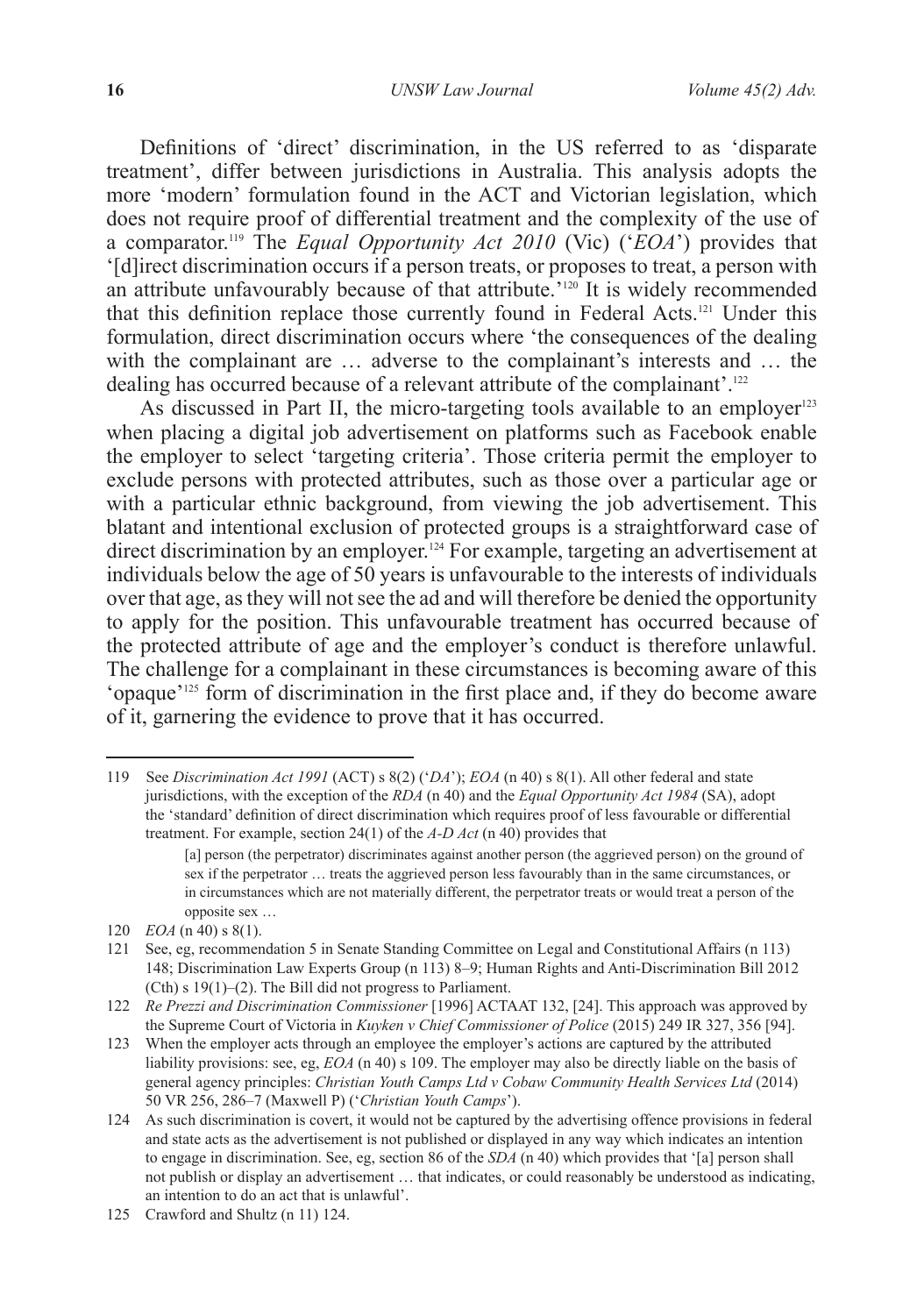In the US, digital job advertisements have been the subject of discrimination litigation. Between 2016 and 2018, five discrimination class action lawsuits were filed against Facebook and employers. These actions were brought by civil rights groups, a national labour organisation, workers and consumers.126 The complaints against Facebook alleged its ad-building micro-targeting tool allowed advertisers, and Facebook itself, to prevent older applicants, women and members of minority racial groups from receiving ads in relation to employment. In addition, lawsuits were filed alleging that those same tools were used to discriminate on the basis of race, national origin, sex, familial status and disability in housing ads and credit opportunities.<sup>127</sup>

These lawsuits did not receive judicial consideration as, in March 2019, Facebook agreed to pay \$5 million compensation to settle them.<sup>128</sup> An important part of the settlement was an agreement by Facebook to take action on its platforms to prevent advertisers targeting housing, employment and credit ads on the basis of age, gender, or other protected categories covered by anti-discrimination law.129 Facebook would not, however, commit to preventing discrimination outside of products and services related to housing, employment and credit ads. Outside of these areas, advertisers are still free to upload curated, and possibly discriminatory, targeting criteria for ads. There is recent evidence that, despite this agreement, it is still possible for employers to post discriminatory ads,130 although Facebook no longer permits advertisers to target people based on 'multicultural' or 'ethnic' affinity.<sup>131</sup>

### **B Automated Discrimination: Who, if Anyone, Is Liable?**

CV parsing and video interview systems operate quite differently to digital job advertisements. Rather than an employer making a direct and conscious decision to exclude a person with protected attributes, it may be the algorithmic model itself that operates, in effect, to make the impugned decision. For example, it is the algorithmic model that assigns a score to applicants, thereby determining who progresses to the next stage in the recruitment process and who is rejected. These recruitment decisions are routinely automated by employers and occur without human oversight.

<sup>126</sup> They constituted three civil rights cases before the US District Court in New York (*Mobley v Facebook* (ND Cal, No 5:16-cv-06440); *National Fair Housing Alliance et al v Facebook* (SD Cal, No 1:18-cv-02689); *Riddick v Facebook* (ND Cal, No 3:18-cv-04529) ('*Riddick*')) and two complaints before the Equal Employment Opportunity Commission (*Spees v Facebook* (EEOC, 2018); *Communication Workers of America et al v Facebook* (EEOC, 2018)).

<sup>127</sup> See, eg, *Riddick* (n 126).

<sup>128</sup> Jack Gillum and Ariana Tobin, 'Facebook Won't Let Employers, Landlords or Lenders Discriminate in Ads Anymore', *Pro Publica* (online, 19 March 2019) <https://www.propublica.org/article/facebook-adsdiscrimination-settlement-housing-employment-credit>; Alexia Fernández Campbell, 'Facebook Allowed Companies to Post Job Ads Only Men Could See. Now That's Changing', *Vox* (online, 21 March 2019). <https://www.vox.com/2019/3/21/18275746/facebook-settles-ad-discrimination-lawsuits>.

<sup>129</sup> Ibid.

<sup>130</sup> Jeremy B Merrill, 'Does Facebook Still Sell Discriminatory Ads?', *The Markup* (online, 25 August 2020) <https://themarkup.org/ask-the-markup/2020/08/25/does-facebook-still-sell-discriminatory-ads>.

<sup>131</sup> Julia Angwin, 'Facebook Quietly Ends Racial Ad Profiling', *The Markup* (online, 29 August 2020)  $\langle$ https://www.getrevue.co/profile/themarkup/issues/facebook-quietly-ends-racial-ad-profiling-269635s>.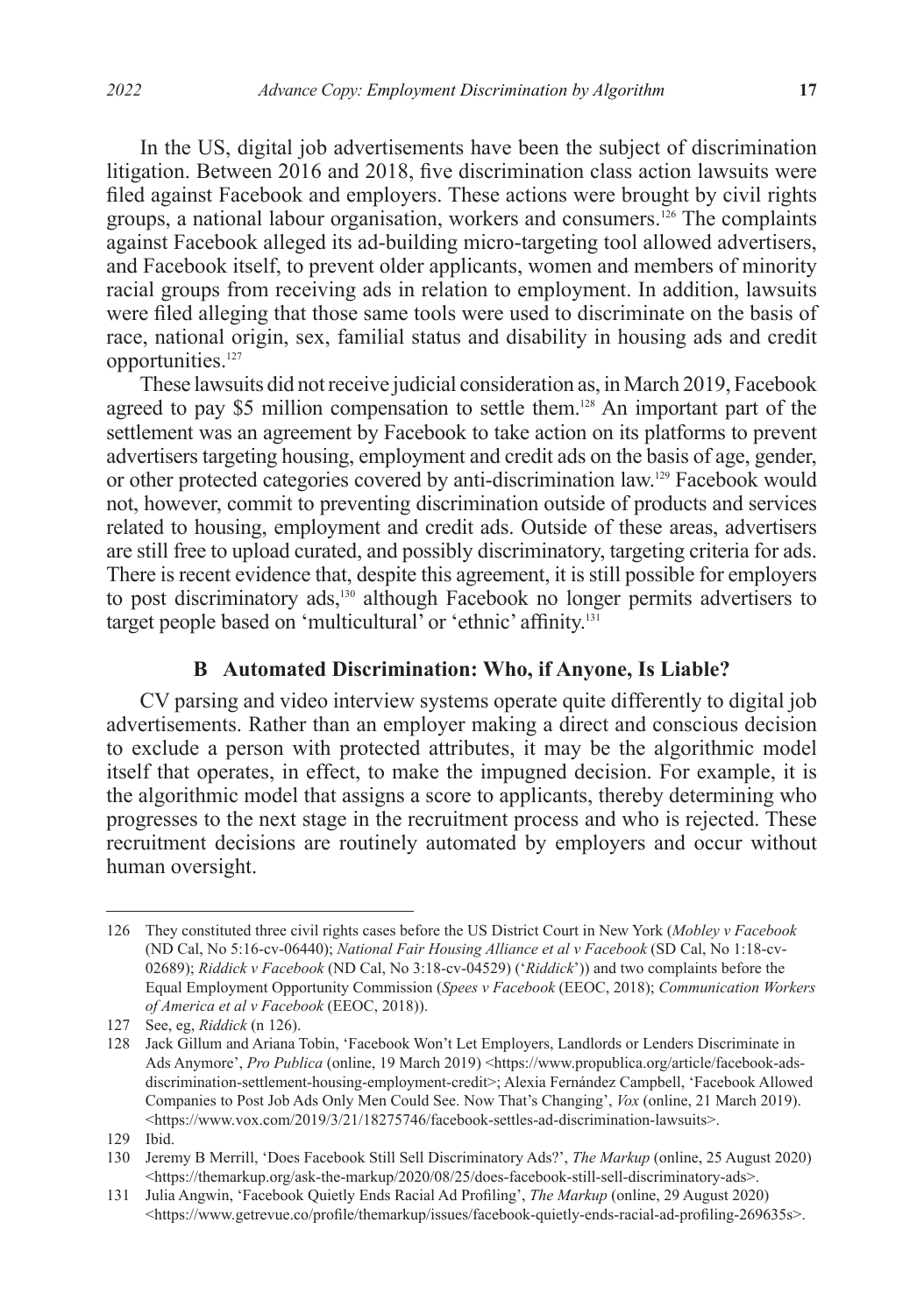This Part of the article examines whether discrimination by an algorithm can constitute unlawful discrimination under the direct discrimination provisions of Australia's current anti-discrimination laws. Put another way, can an employer be liable under those provisions for the discriminatory decision of an algorithm?

All direct discrimination provisions in Australian law require that a 'person' engage in the discriminatory treatment. For example, the *EOA* provides that direct discrimination occurs 'if a *person* treats, or proposes to treat, a person with an attribute unfavourably because of that attribute'.<sup>132</sup> But can this requirement be satisfied where the algorithmic model in the AHS has, in effect, made the discriminatory decision without any input from a natural person? Where an employer utilises an AHS to sort, score, rank and automatically cull low-scoring job applicants, has a 'person' made the decision about who is to proceed to the next step in the recruitment process and who is not? If not, can the decision of the algorithm, and therefore liability, be attributed to the employer?

On a strict view, the answer is probably 'no' to these questions. As Burdon and Harpur assert, a 'human decision-maker remains a key aspect in how antidiscrimination laws construct discrimination' in Australia.133 The current legislative framework does not contemplate a situation where the discriminatory decision is made by a non-human actor, such as an algorithm. Unlike a corporation,  $134$  there is no legislative provision making an algorithm a 'person' for the purposes of antidiscrimination legislation. Nor, in the absence of a human decision-maker, could it be asserted that the general principles of agency apply to make the decision of the algorithm 'count as' the decision of the employer. $135$ 

Further, as an AHS is not a legal entity, the current extended liability provisions found in Australian anti-discrimination statutes do not apply to this situation. The attributed liability provisions deem only acts committed by another legal entity (an 'employee' or 'agent'<sup>136</sup> or, in some statutes, a 'director, employee or agent of a body corporate')<sup>137</sup> to be the act of an employer (or principal or body corporate). Nor could the employer be liable pursuant to the accessorial liability provisions. These provisions are premised on one person causing, inducing, aiding or permitting another person to do an act that is unlawful.<sup>138</sup>

<sup>132</sup> *EOA* (n 40) s 8(1) (emphasis added). See also section 14(a) of the *ADA* (n 40) which provides that 'a person … discriminates against another person … on the ground of the age of the … person if …'.

<sup>133</sup> Burdon and Harpur (n 17) 697. See also Barocas and Selbst (n 14) 699 where they posit that, because the doctrine of disparate treatment (the equivalent in the US of direct discrimination in Australia) 'focuses on human decision makers as discriminators', it is only able to address 'discrimination stemming from human bias'.

<sup>134</sup> *Interpretation of Legislation Act 1984* (Vic) s 38.

<sup>135</sup> Cf *Christian Youth Camps* (n 123) where Maxwell P of the Court of Appeal held that Parliament is taken to have intended that the general principles of agency should apply where discriminatory conduct by a corporation is alleged: 286–7.

<sup>136</sup> See, eg, *EOA* (n 40) s 109.

<sup>137</sup> See, eg, *ADA* (n 40) s 57. This provision details how the state of mind of a body corporate may be ascertained through that of the directors, servants or agents of that corporation.

<sup>138</sup> See, eg, section 105 of the *SDA* (n 40) which provides that '[a] person who causes, instructs, induces, aids or permits another person to do an act that is unlawful under [this Act] … shall, for the purposes of this Act, be taken also to have done the act.'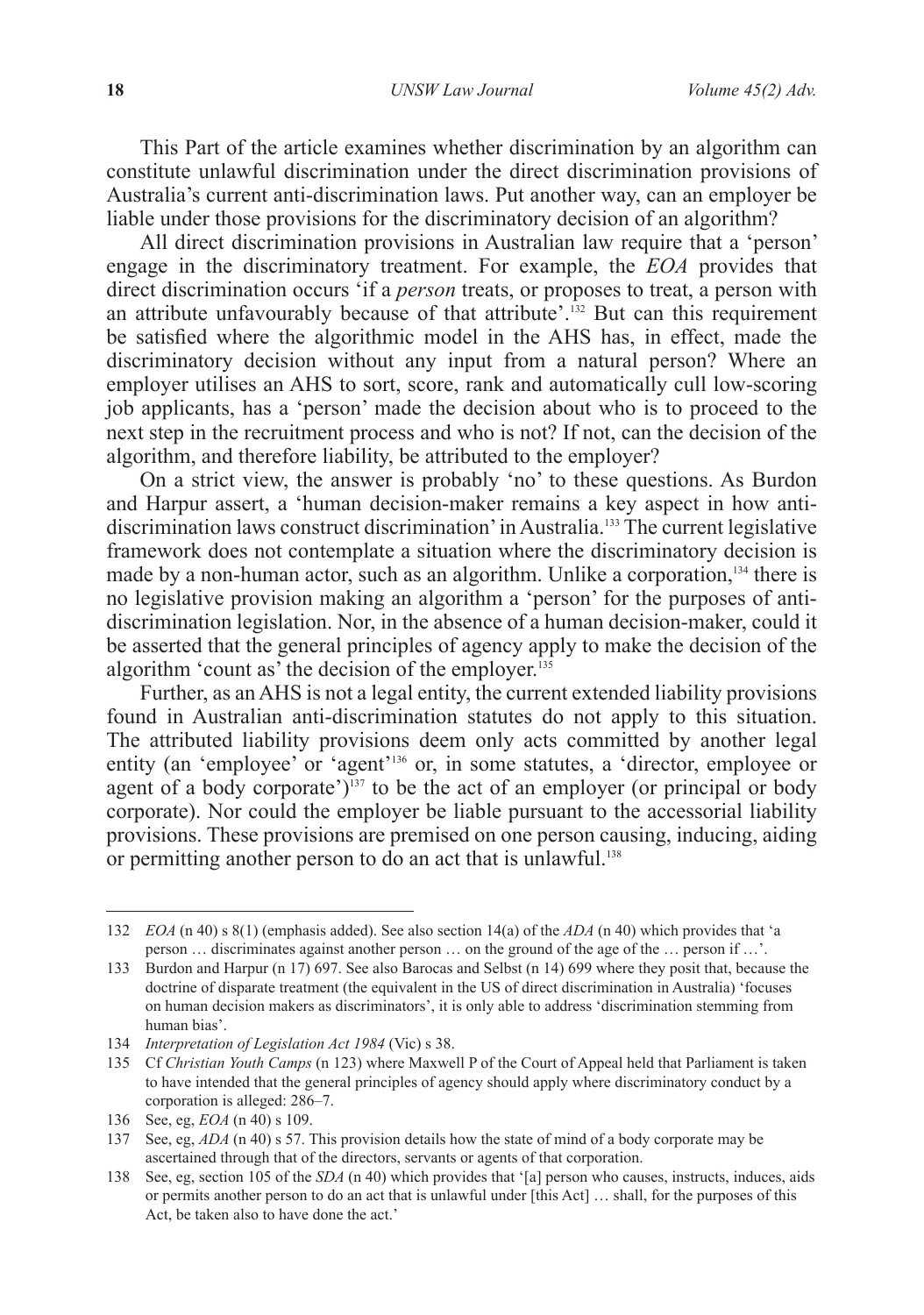The only way that liability will attach to an employer using a biased AHS under the direct discrimination provisions is to assert that a 'person' has engaged in the discriminatory treatment. It is always a challenge in discrimination law to frame the discriminatory conduct and apply legal definitions of discrimination to real-life situations.139 With this in mind, the discriminatory conduct on the part of a 'person' could be framed as: the employer treats a job applicant with protected attributes unfavourably because of those attributes when it deploys and uses a biased AHS to make recruitment decisions.<sup>140</sup>

However, this scenario is markedly different to the usual factual scenarios in claims of direct discrimination. This is because the 'treatment' by the alleged discriminator is one step removed from the discriminatory act as it is the algorithm, through its 'reasoning' process, and not a person, through a human mental process, that makes the discriminatory decision.141 Further, in this scenario, the employer is unlikely to be aware that a particular job applicant has applied for a job, of their protected attributes and may not be aware that the AHS that has been deployed and utilised in recruitment decisions is biased against members of protected groups. Given the complexity of these systems, the absence of any legal requirement to conduct an equality or human rights impact assessment or audit prior to deployment and the fact that most are purchased from third party vendors, there is a real chance that employers will be unaware that such bias exists.

The authorities assert that possessing an intention or motive to discriminate is not an element of direct discrimination.<sup>142</sup> In this respect, Australia has adopted a different approach to that in the US where discriminatory intention, considered to be synonymous with motive, is critical to proving a complaint of direct discrimination.<sup>143</sup> But, in the absence of intention or motive, is it still necessary to prove some element of state of mind on the part of the discriminator? If the employer did not have knowledge of the job applicant's protected attribute or that the AHS was biased, has the causal nexus been proved, that is, did the employer treat the job applicant

<sup>139</sup> Belinda Smith, 'From *Wardley* to *Purvis*: How Far has Australian Anti-Discrimination Law Come in 30 Years?' (2008) 21(3) *Australian Journal of Labour Law* 3 <https://doi.org/10.2139/ssrn.1005528>. Despite jurisprudence to the contrary (see, eg, *Waters v Public Transport Corporation* (1991) 173 CLR 349, 392–3 (Dawson and Toohey JJ) ('*Waters*')), the concepts of direct and indirect discrimination are better understood as overlapping and not mutually exclusive as fact situations can usually be characterised either way.

<sup>140</sup> The attributed liability provisions apply when the employer acts through an employee: see above n 123.

<sup>141</sup> A similar issue, albeit in an unusual case, arose in a recent case before the Full Federal Court. In *Pintarich v Deputy Commissioner of Taxation* (2018) 262 FCR 41, the Court considered whether an automated letter sent by a Deputy Commissioner to a taxpayer constituted a decision for the purpose of the *Taxation Administration Act 1953* (Cth). Although the generation of the letter did not involve an algorithm but rather a 'template bulk issue letter', the Court found that the letter did not constitute a 'decision' under the Act because it did not involve a human 'mental process': [143]–[152] (Moshinsky and Derrington JJ).

<sup>142</sup> *Australian Iron & Steel Pty Ltd v Banovic* (1989) 168 CLR 165, 176–7 (Deane and Gaudron JJ) ('*Banovic*'); *Waters* (n 139) 359 (Mason CJ and Gaudron J). See also section 8(2) of the *EOA* (n 40) which provides: 'In determining whether a person directly discriminates it is irrelevant whether or not that person is aware of the discrimination or considers the treatment to be unfavourable'.

<sup>143</sup> *Civil Rights Act of 1991* Pub L 102-166, 105 Stat 1071 § 107 (1991). See also *Watson v Fort Worth Bank and Trust*, 487 US 977 (1998).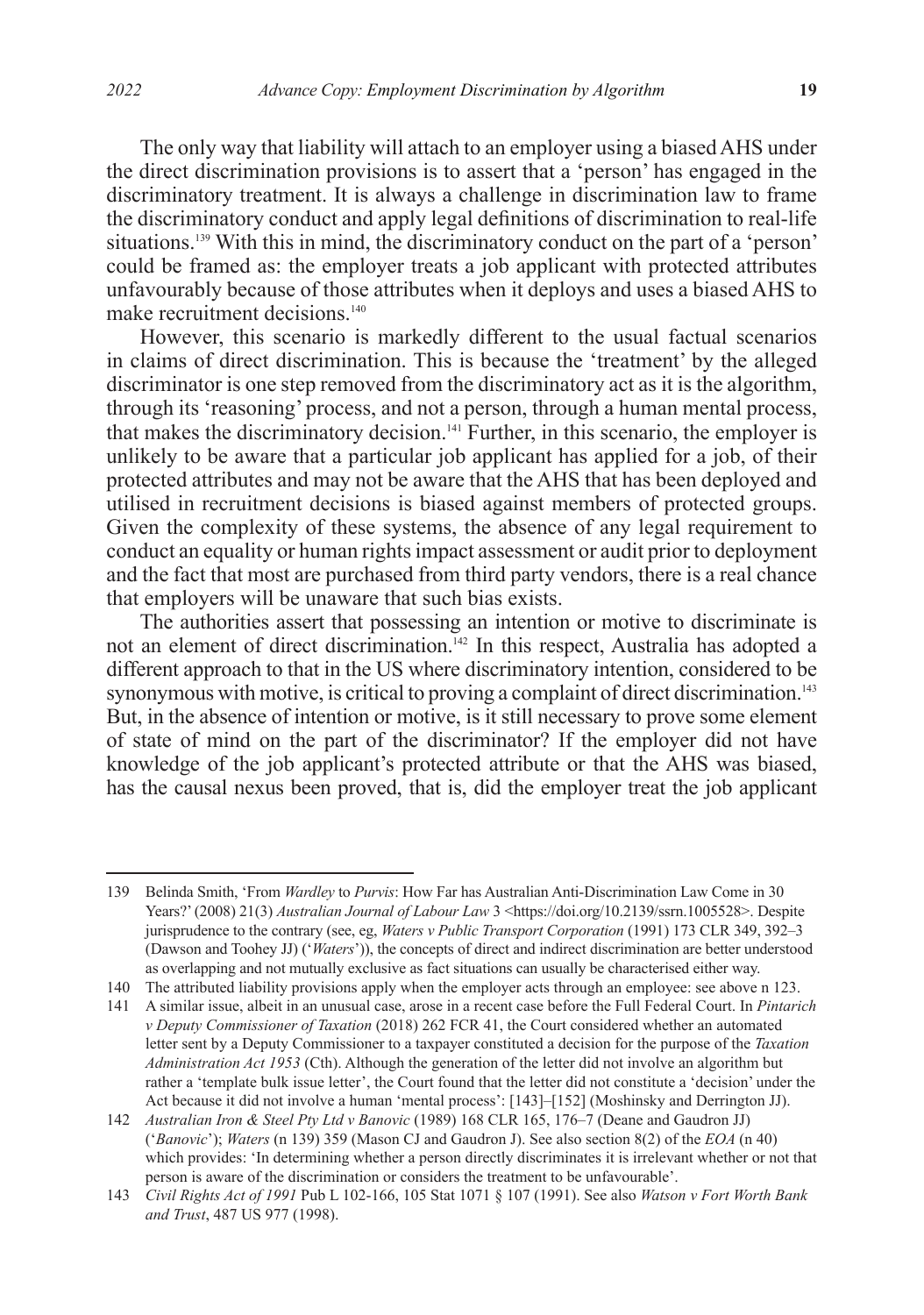unfavourably 'because of'<sup>144</sup> the protected attribute?<sup>145</sup> Unfortunately, on the state of the law in Australia, these questions cannot be answered with any certainty.

In the most recent High Court authority, *Purvis v New South Wales* ('*Purvis*'),146 two different tests of causation<sup>147</sup> in direct discrimination complaints were applied: the 'true basis' test and the 'why?' test. The majority of the Court, $148$  applied the 'true basis' test of causation. This approach was first adopted by Deane and Gaudron JJ in *Australian Iron & Steel Pty Ltd v Banovic*.<sup>149</sup> It involves asking what the underlying reason for the impugned decision is and acknowledges that 'genuinely assigned reasons may in fact mask the true basis of a decision'.<sup>150</sup> In *Purvis*, the majority of the Court accepted that the 'true basis' for the principal's decision to suspend and later expel the complainant pupil from his school was the 'violent conduct of the pupil, and his concern for the safety of other pupils and staff members', rather than the complainant's disability.<sup>151</sup>

In this decision, the issue of knowledge on the part of the discriminator was considered by Kirby and McHugh JJ. Although McHugh J in *Waters v Public Transport Corporation*<sup>152</sup> had asserted that 'the status ... of the victim must be at least one of the factors which moved the discriminator to act as he or she did',<sup>153</sup> their Honours recharacterised these comments. They found that McHugh J's comments did not suggest a real difference of approach with the majority in that case,<sup>154</sup> who found that it was not necessary for the conduct of the alleged discriminator to be 'actuated' by knowledge of the person's protected attribute.<sup>155</sup>

The minority of the Court in *Purvis*, 156 in obiter, adopted the 'why?' approach to causation, where the central question is:

[W]hy was the aggrieved person treated as he or she was? If the aggrieved person was treated less favourably was it 'because of', 'by reason of', that person's [protected attribute]? Motive, purpose and effect may all bear on that question. But it would be a mistake to treat those words as substitutes for the statutory expressions 'because of'.157

<sup>144</sup> Different terminology is used between jurisdictions in Australia to describe this causal nexus, with some Acts requiring treatment to be 'because of' an attribute and others 'on the ground of', 'by reason of' or 'on the basis of'. These terms are regarded as having the same meaning: Gaze and Smith (n 40) 115.

<sup>145</sup> It is noted that, in some jurisdictions, awareness of wrongdoing or the discrimination is not relevant to a determination of whether discrimination has occurred. See, eg, *EOA* (n 40) s 8(2)(a). However, it is an open question whether awareness of an *individual act* of discrimination is the same as awareness that an algorithmic system has the potential to *systemically discriminate* against members of protected groups.

<sup>146</sup> (2003) 217 CLR 92 ('*Purvis*').

<sup>147</sup> Gaze and Smith (n 41) assert that causation is the wrong term and the 'issue is best considered in terms of what types of reasons are unlawful, and how the reason for an action can be proved': at 115.

<sup>148</sup> That is, Gleeson CJ, McHugh, Kirby and Callinan JJ.

<sup>149</sup> *Banovic* (n 142).

<sup>150</sup> *Purvis* (n 146) 142, [157] (Kirby and McHugh JJ).

<sup>151</sup> Ibid 102–3, [14] (Gleeson CJ).

<sup>152</sup> (1991) 173 CLR 349.

<sup>153</sup> Ibid 401.

<sup>154</sup> *Purvis* (n 146) 142 (Kirby and McHugh JJ).

<sup>155</sup> *Banovic* (n 142) 176–7 (Deane and Gaudron JJ).

<sup>156</sup> Gummow, Hayne and Heydon JJ.

<sup>157</sup> *Purvis* (n 146) 163 [236] (Gummow, Hayne and Heydon JJ).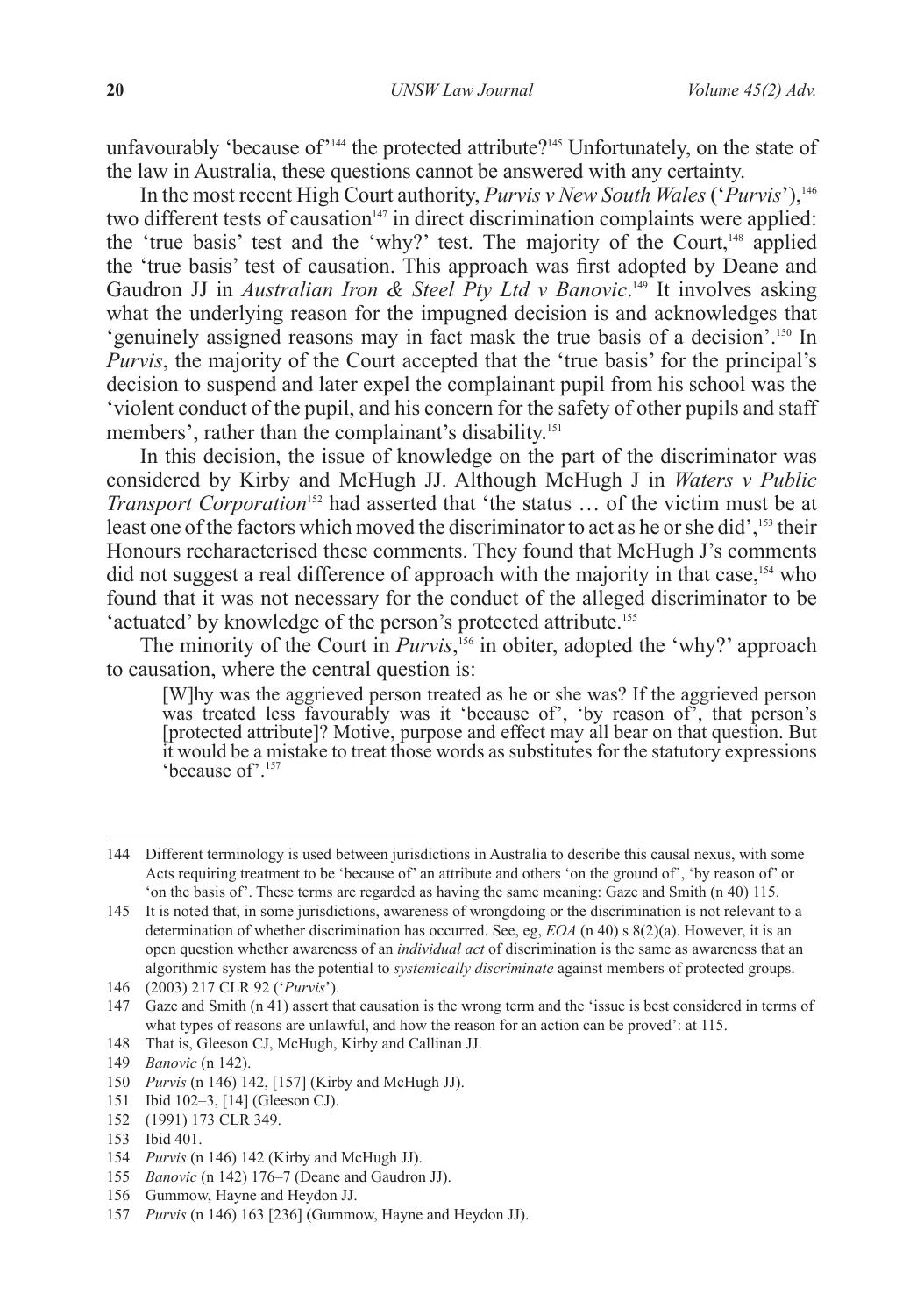Although only the minority of the Court adopted this test in *Purvis*, it is widely applied as the test for causation in direct discrimination cases.<sup>158</sup>

It has been suggested that the decision is *Purvis* has left the law of causation in a 'state of uncertainty'.159 Further, the question of whether it is necessary to prove a precise state of mind on the part of a discriminator such as knowledge (as opposed to intention or motive) remains unresolved.<sup>160</sup> In cases involving algorithmic decision systems, this lack of clarity makes these tests difficult to apply and produces contradictory results.

In the scenario discussed above, imagine that an employer has direct knowledge that the AHS it has deployed to make automated decisions in the screening process operates with bias against a protected group. An application of the 'true basis' test of causation could mean that the employer has not engaged in unlawful direct discrimination if they could establish that the 'real reason' for the deployment of this system was not discriminate against protected groups but instead to save time and money and increase efficiency. If the employer can establish that it was unaware, or perhaps even wilfully blind, that the AHS operated with bias against protected groups, the complainant's case may be even more difficult to prove. For this reason, the 'true basis' approach has been criticised for allowing 'by judicial invention rather than by legislative action, an excuse or defence of "good motive"'.<sup>161</sup>

A different, and arguably preferrable, result is produced when the 'why?' approach is adopted. Unlawful direct discrimination would be established whether or not the employer has knowledge that the AHS is biased against members of protected groups. However, applying this test involves somewhat circular reasoning. The reason the aggrieved person was treated unfavourably was because of their protected attribute. The treatment is unfavourable because of a job applicant's protected attributes because the AHS is biased against job applicants possessing those attributes. This situation is broadly analogous to one involving unconscious bias where a decision-maker is unaware of their motivating factors or reliance on stereotypes. A case of unconscious bias would also satisfy this 'why?' test, although this would be very difficult to prove.<sup>162</sup>

This jurisprudential conflict over the applicable test of causation and necessary state of mind of the alleged discriminator needs to be resolved. However, this will not go far enough. The preceding analysis has shown that discrimination by an AHS will not be unlawful unless the discriminatory treatment is framed as that of a 'person'. This is a difficult 'fit', particularly where the employer is not aware of the biased operation of the algorithmic system. Legislative amendment is therefore required to provide clarity and certainty regarding questions of employer liability

<sup>158</sup> See, eg, *Sklavos v Australasian College of Dermatologists* [2017] FCAFC 128, [27] ('*Sklavos*'), and *Taniela v Australian Christian College Moreton Ltd* [2020] QCAT 249. See also Rees, Rice and Allen (n 41) 114.

<sup>159</sup> Rees, Rice and Allen (n 41) 115.

<sup>160</sup> Ibid 109.

<sup>161</sup> Ibid 111.

<sup>162</sup> Gaze and Smith (n 40) 117.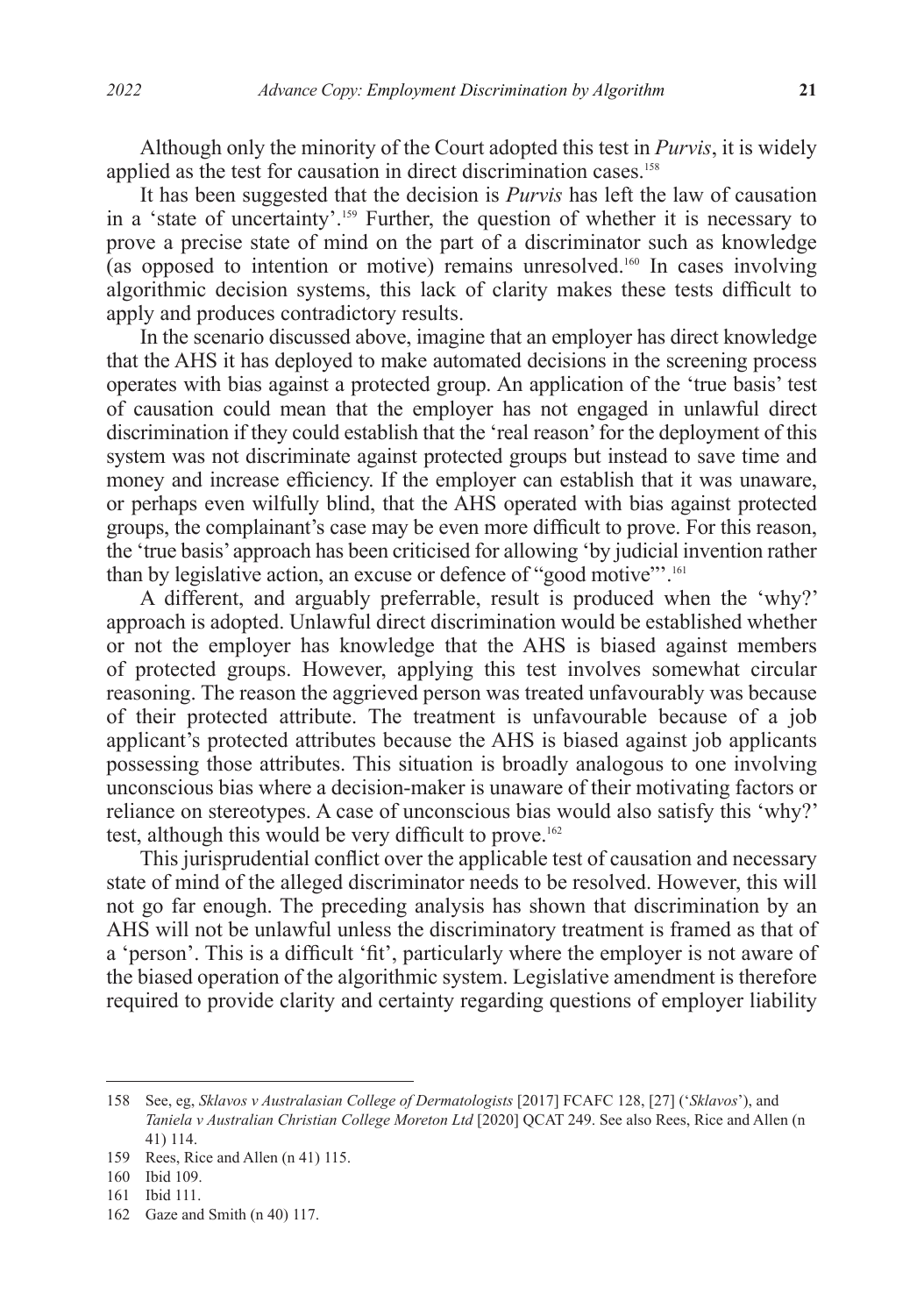for the operation of AHSs. In the absence of such legislation, questions will remain as to the lawfulness of discrimination by algorithm.

Detailed consideration of the exact legislative mechanism to assign liability to an employer is outside the scope of this article. The AHRC has proposed that federal legislation be introduced which creates 'a rebuttable presumption that, where a corporation or other legal person is responsible for making a decision, that entity is legally liable for the decision regardless of how it is made, including whether the decision is automated or is made using artificial intelligence'.<sup>163</sup> This proposal is broadly supported. However, it is preferrable that any legislative amendment regarding liability for discrimination by algorithm be specifically attuned to anti-discrimination law. One obvious option is to extend the attributed and accessorial liability provisions of existing anti-discrimination laws. An express statutory rule of attribution could be employed like that in section 495A of the *Migration Act 1958* (Cth), where decisions made by the operation of a computer program deployed by a 'person' or an employer are 'taken to be' decisions of that 'person' or employer.164 Any formulation should ensure that employers have the defence of 'reasonable preventative action' open to them.165 In the context of an AHS, this could include obtaining an impact statement or auditing the system for unfavourable treatment and bias or ensuring that such an audit has been conducted by the third party vendor. Once the employer has primary liability for the algorithmic decision, the third party vendor of such a system may also be liable under the accessorial liability provisions for causing or assisting the employer to commit acts of unlawful discrimination. This will be an important mechanism to incentivise those vendors to conduct regular audits of their AHSs and to ensure they comply with local laws and utilise training datasets that are geographically appropriate.

## **C Discrimination by Proxy**

AHSs, use an unprecedented number and variety of 'features' to assess job applicants. Many of these features appear to be neutral but may map onto and become 'proxies' for protected attributes.<sup>166</sup> Even if proscribed criteria are removed from the dataset, proxy discrimination may occur as membership of the protected class is 'redundantly encoded', that is, embedded in other data.<sup>167</sup>

<sup>163</sup> See recommendation 11 in *AHRC HR and Technology Final Report* (n 16) 78, 194.

<sup>164</sup> Section 495A of the *Migration Act 1958* (Cth) provides that decisions made by 'the operation of a computer program' are 'taken' to be decisions of the Minister. This is also similar to attribution provisions in respect of corporations in federal legislation, such as section 57(2) of the *ADA* (n 40), which provide that '[a]ny conduct engaged in on behalf of a body corporate by a director, employee or agent … within the scope of his or her …authority is taken …. to have been engaged in also by the body corporate'. See also *DDA* (n 40) s 123.

<sup>165</sup> All of the attributed liability provisions permit an employer to avoid liability for an act of unlawful discrimination committed by an employee if they can demonstrate that they took reasonable preventative action to avoid such acts of discrimination. See, eg, *EOA* (n 40) s 110.

<sup>166</sup> Mittelstadt et al (n 53) 8.

<sup>167</sup> Barocas and Selbst (n 14) 691.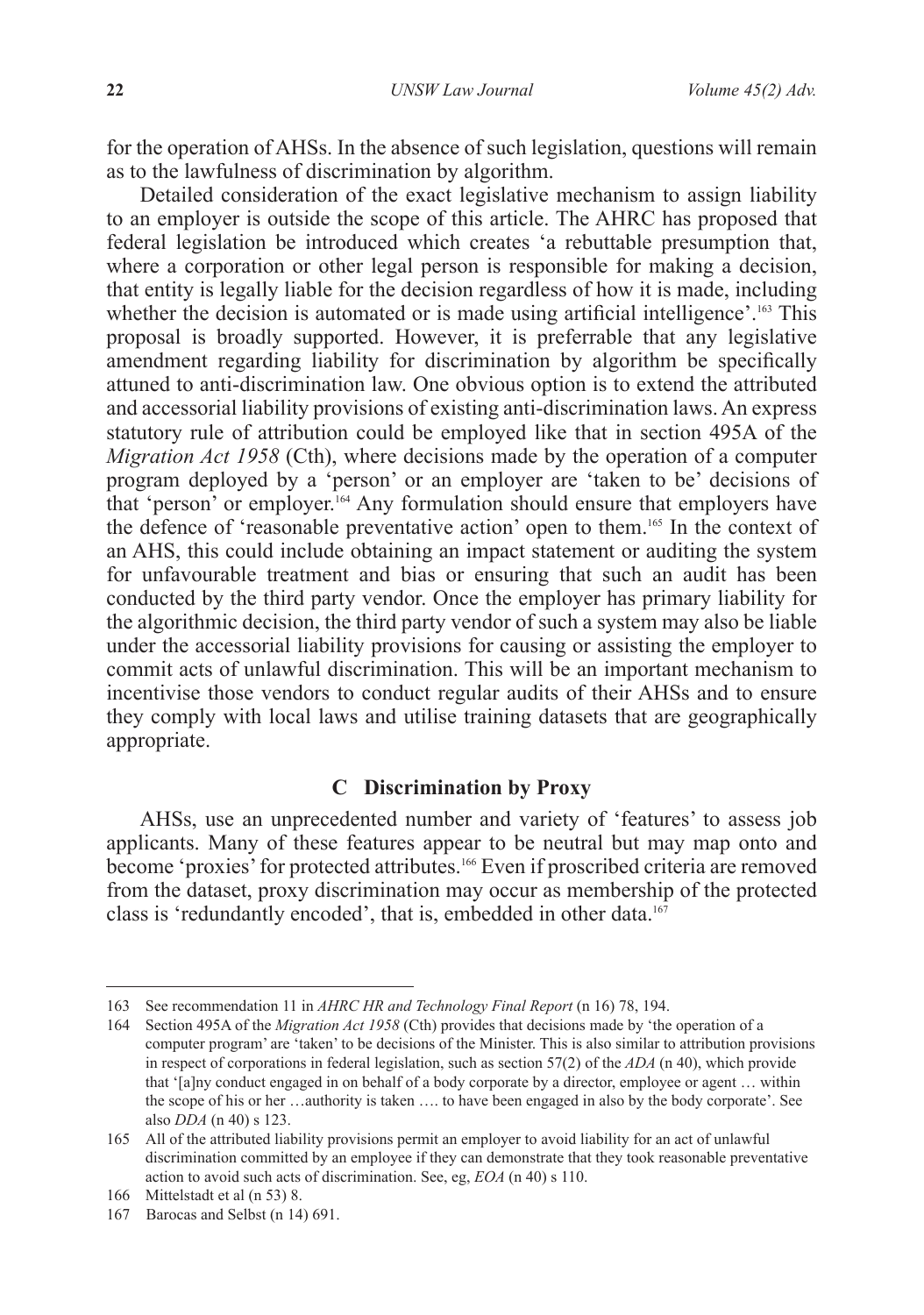The proxies utilised by AHSs may be different to those used historically by human decision-makers. They may not be easy to predict or detect,<sup>168</sup> as they are not based on stereotypical assumptions or generalisations but rather statistical correlation. These problems are pronounced if utilising an 'unsupervised' learning model,169 as those systems may find unintuitive connections and patterns in those features.170 For example, one CV parsing system found two features to be most indicative of job performance: that an applicant's name was Jared and that they played high school lacrosse.171 Indeed, Burdon and Harpur argue that the randomness of these features or 'informational attributes' used by AHSs, which may include location data, device data and sociometric measurements, produce effects that are 'not automatically covered by anti-discrimination laws because they do not habitually involve decisions regarding a protected attribute'.172

As discussed in Part III, the features video interviewing assessment systems rely include on tone and facial expressions, eye contact and word use to assess job candidates. It is not difficult to imagine that a candidate, for example, with a disability which impacts speech or facial expressions or the ability to make eye contact, might be treated unfavourably by such as system. They may receive a low tier score and/or be subject to automatic exclusion. So too may candidates with non-native accents.<sup>173</sup> CV parsing tools, on the other hand, rely on a different assortment of features. These may include where a person lives, the university they attended, or the key words used in a CV. However, as with the female candidates who attended all-women's colleges discussed in Part III, these too may lead to unfavourable outcomes for group members.

The use of proxy features to make decisions that are unfavourable to the interests of job applicants may constitute direct discrimination<sup> $174$ </sup> where they fall within the 'characteristics extension'. The characteristics extension expands the operation of anti-discrimination legislation. It makes it unlawful to discriminate against a person because of a 'characteristic' which is generally possessed by, or imputed to, people who have a protected attribute.175 The policy rationale for this extension is to ensure that responsibility under anti-discrimination legislation is

<sup>168</sup> Mittelstadt et al (n 53) 8.

<sup>169</sup> Unsupervised machine learning algorithms do not try to predict a 'target variable' but merely learn patterns from the training data: 'Algorithmic Accountability Policy Toolkit' (n 3) 28.

<sup>170</sup> Wachter, Mittelstadt and Russell 'Why Fairness Cannot Be Automated' (n 11) 5. See also Burdon and Harpur (n 17) 696–9.

<sup>171</sup> Dave Gershgorn, 'Companies Are on the Hook if Their Hiring Algorithms Are Biased', *Quartz* (online, 24 October 2018) <https://qz.com/1427621/companies-are-on-the-hook-if-their-hiring-algorithms-arebiased/>.

<sup>172</sup> Burdon and Harpur (n 17) 696.

<sup>173</sup> Although vendors of video assessment systems may have measures in place to mitigate bias on the basis of protected attributes, this does not extend to proxy attributes. For this reason, Hirevue has identified the relationship between accents and competency scores assessed by video as an area for further research: ORCAA (n 88) 3.

<sup>174</sup> Subject to the discussion above under Part IV(B) of this article.

<sup>175</sup> See, eg, *ADA* (n 40) sections 14(b)(ii)–(iii) which provide that conduct will be unlawful if it is done because of 'a characteristic that appertains generally to persons of the age of the aggrieved person' or 'a characteristic that is generally imputed to persons of the age of the aggrieved person'.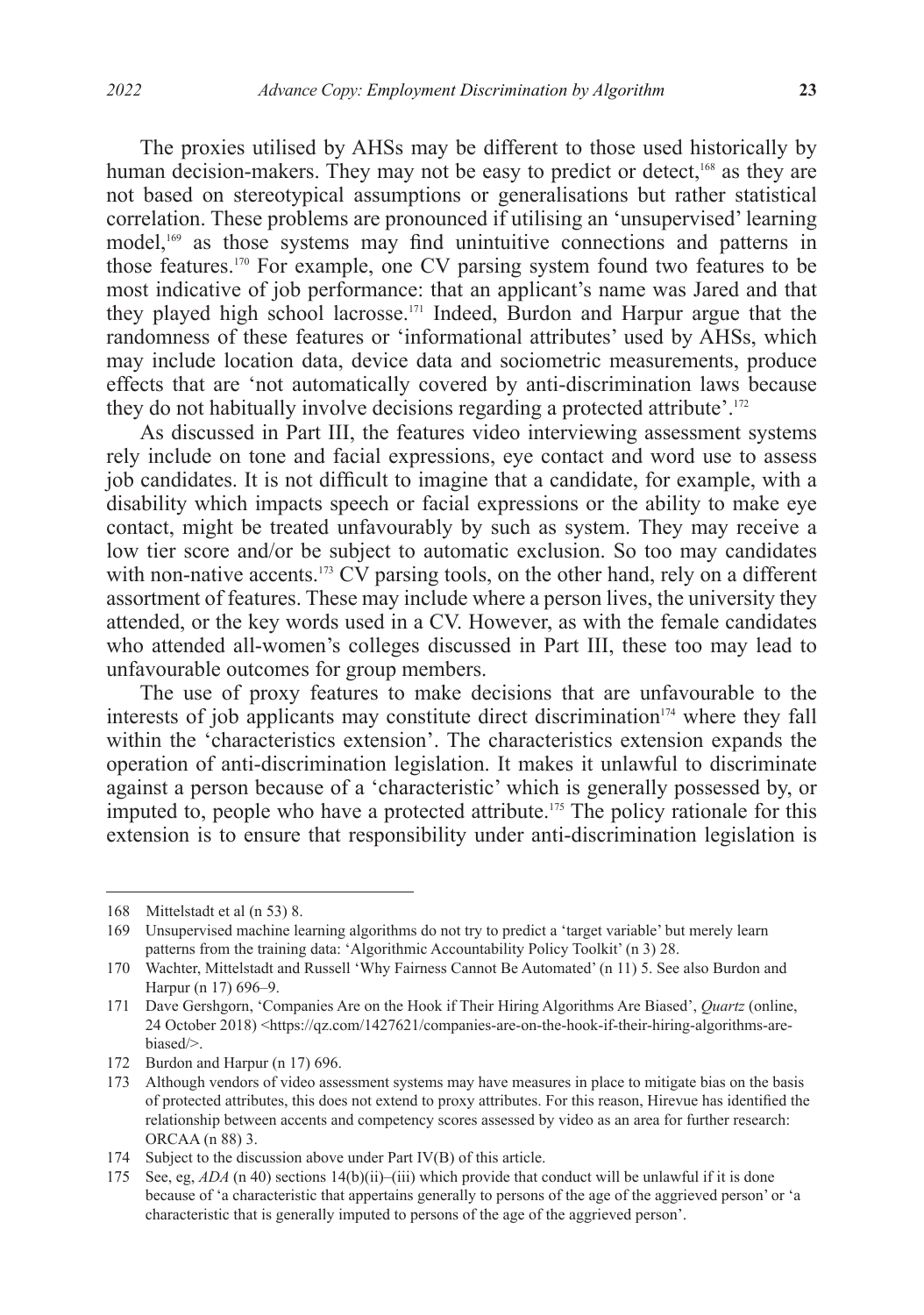not evaded by 'using such characteristics as "proxies" for discriminating on the basic grounds covered by the legislation'176 and to discourage people from relying on stereotypes or immutable attributes.<sup>177</sup>

Despite being available in most Federal and State and Territory Acts,<sup>178</sup> neither the *Racial Discrimination Act 1975* (Cth) ('*RDA*') nor the *Disability Discrimination Act 1992* (Cth) ('*DDA*') contain a general characteristics extension to direct discrimination provisions. Therefore, in the video interview examples above, unfavourable treatment on the ground of speaking English with a non-native accent is unlikely to constitute racial discrimination under the Federal *RDA*. 179 Discrimination on the basis of a complainant's accent will only be established under the *RDA* where the accent can be 'substituted' or 'directly linked' to that of race, colour or national origin.180 However, this unfavourable treatment is likely to constitute discrimination on the basis of race under State and Territory legislation.181 Although the *DDA* does not have a general characteristics extension, since 2009, the definition of 'disability' has included 'behaviour that is a symptom or manifestation of the disability'.182 Facial expressions or a lack of eye contact are arguably manifestations of a disability. It is less clear if immutable attributes such as these could also be classified as a 'behaviour'. Therefore, it is unclear whether discrimination on this basis could constitute unlawful direct discrimination.<sup>183</sup>

In the case of CV parsing systems, it seems likely that many of the features used to assess job applicants will be too general or remote to fall within the characteristics extension. An argument could not be easily mounted, for example, that living in a particular postcode, attending a second-tier university, or using particular words in a CV appertains generally, or can be imputed, to a person with a protected attribute. Instead, persons who have been the victim of discrimination on the basis of proxies will need to rely on the indirect discrimination provisions of anti-discrimination legislation if a sufficient connection or correlation between the feature and a protected attribute can be established.184 As Wachter has highlighted, algorithmic decision systems create new groups defined by features that do not map onto protected attributes but who 'experience discrimination with comparable harmful effects via the same mechanisms as protected groups'.<sup>185</sup> These new patterns

<sup>176</sup> *Purvis* (n 146) 134–5, [130] (McHugh and Kirby JJ).

<sup>177</sup> Ibid.

<sup>178</sup> See, eg, *SDA* (n 40) ss 5(1), 6(1), 7(1). A table of all characteristics extension provisions in Australian anti-discrimination legislation is found in Gaze and Smith (n 40) 296, tbl 1.

<sup>179</sup> See Rees, Rice and Allen (n 41) 47.

<sup>180</sup> See *Philip v New South Wales* [2011] FMCA 308, [225]. See also 'Accents', *Australian Human Rights Commission* (Web Page) <https://humanrights.gov.au/quick-guide/11907>.

<sup>181</sup> See, eg, *Perera v Commissioner of Corrective Services* [2007] NSWADT 115, [111]–[113]; *Chew v Director General of Department of Education and Training* [2006] WASAT 248, [58].

<sup>182</sup> *DDA* (n 40) s 4.

<sup>183</sup> This analysis does not consider direct discrimination by not making reasonable adjustments: ibid s 5(2). As to whether such treatment could constitute indirect discrimination, see the discussion in Part D of this article.

<sup>184</sup> Whether the use of proxy features will violate indirect discrimination provisions is considered in Part D of this article.

<sup>185</sup> Sandra Wachter, 'Affinity Profiling and Discrimination by Association in Online Behavioural Advertising' (2020) 35(2) *Berkeley Technology Law Journal* 367, 414 <https://doi.org/10.15779/Z38JS9H82M>.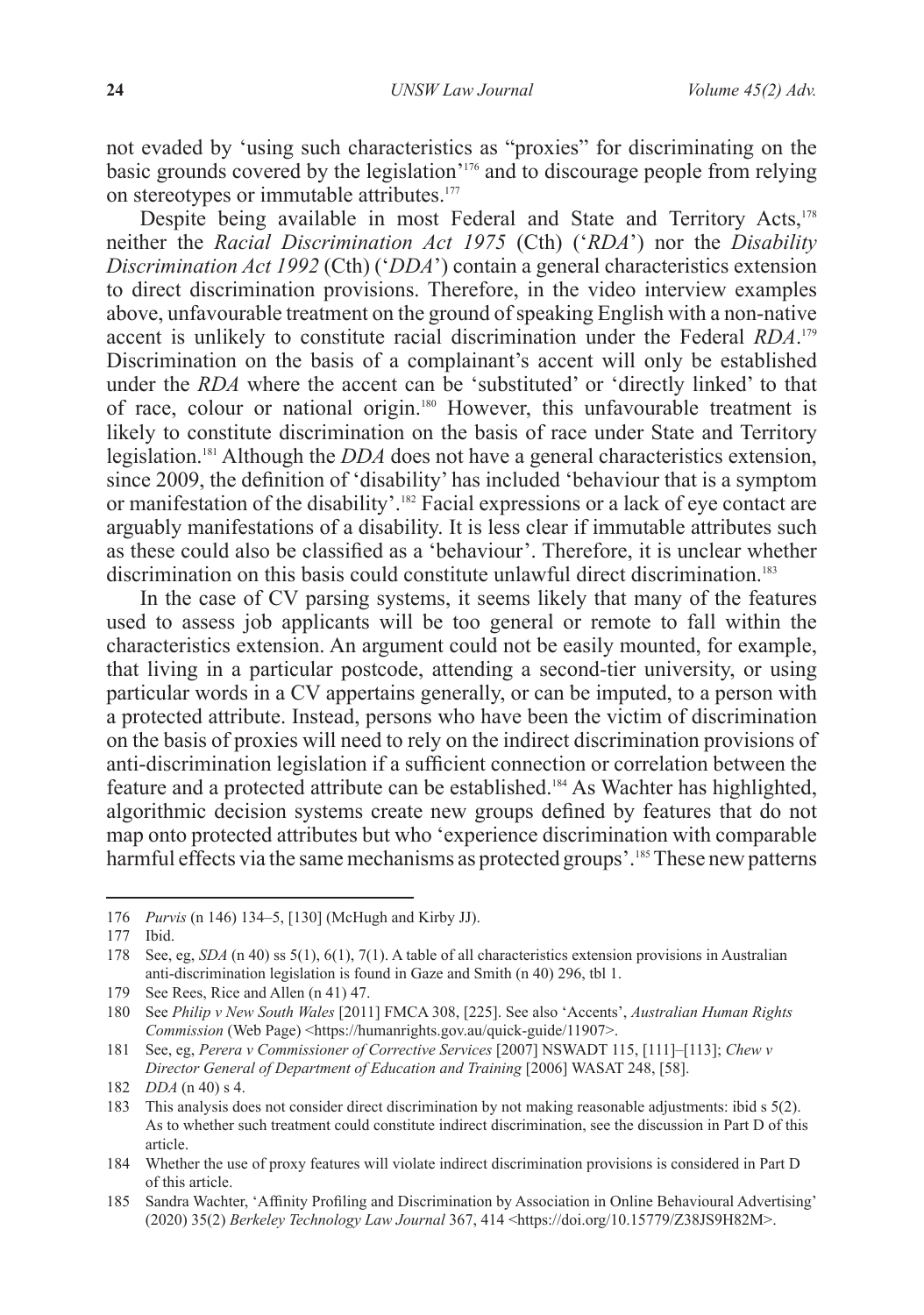of disparity may ignite fresh debates about the scope of anti-discrimination law.186 One such group attribute is social class. It is arguable that CV parsing systems use the university attended by a job applicant or that applicant's vocabulary as proxies for social class or socio-economic status. However, this is not a protected attribute in any anti-discrimination statute in Australia.<sup>187</sup>

#### **D Systemic Discrimination**

The concept of 'indirect' discrimination, in the US referred to as 'disparate impact', would appear to be well-suited to the task of regulating algorithmic discrimination.<sup>188</sup> Indirect discrimination is concerned with 'practices that are fair in form but discriminatory in operation',189 and is widely understood to be directed at tackling structural discrimination and achieving substantial equality.<sup>190</sup> As equality of outcome, not treatment, is the focus, many of the problems that arise from the lack of transparency in the operation of AHSs are avoided. Further, given algorithmic discrimination is always systemic discrimination, that is, discrimination at a group rather than an individual level, this approach appears to be attuned to this particular form of harm.

However, in practice, the operation of indirect discrimination provisions in Australia is fraught with uncertainty and their ability to provide effective remedies for complainants is questionable. First, the indirect discrimination provisions differ in each Australian jurisdiction and were drafted at different times, often without apparent regard for existing provisions or caselaw.<sup>191</sup> Second, the High Court of Australia has considered only four cases of indirect  $discrimination<sup>192</sup>$  and jurisprudence which has emerged about key provisions lacks consistency and clarity.<sup>193</sup> There is also a disparity of views both within the High Court itself and in the lower courts and tribunals. This has led to the widely held view that claims of indirect discrimination are 'extremely difficult

<sup>186</sup> See, eg, Barocas and Selbst (n 14).

<sup>187</sup> Although complaints in relation to discrimination on the basis of 'social origin' can be commenced pursuant to the *Australian Human Rights Commission Act 1986* (Cth) Part II and section 351 of the *Fair Work Act 2009* (Cth). It was also one of the protected attributes when connected with 'work or workrelated areas' in the Human Rights and Anti-Discrimination Bill 2012 (n 113) section 17(1)(r). See also Angelo Capuano, 'Social Origin: The Misunderstood, Multifaceted and Symmetrical Attribute' (Working Paper, 27 October 2019). See also section 7 of the *DA* (n 119) which includes 'accommodation status' (defined to include homelessness) and 'employment status' as protected attributes.

<sup>188</sup> International scholars posit that it is indirect discrimination provisions which are apposite to cases of algorithmic discrimination: Barocas and Selbst (n 14); Wachter, Mittelstadt and Russell (n 11) 19–20.

<sup>189</sup> *Griggs v Duke Power Co*, 401 US 424, 431 (1971) ('*Griggs*').

<sup>190</sup> Cf *Sklavos* (n 158); Michael F Foran, 'Discrimination as an Individual Wrong' (2019) 39 (Winter) *Oxford*  Journal of Legal Studies 901 <https://doi.org/10.1093/ojls/gqz026>.

<sup>191</sup> Rees, Rice and Allen (n 41) 144.

<sup>192</sup> *Banovic* (n 142); *Waters* (n 139); *New South Wales v Amery* (2006) 230 CLR 174; *Lyons v Queensland* (2016) 259 CLR 518.

<sup>193</sup> Rees, Rice and Allen (n 41) 143. See also Alice Taylor, 'The Conflicting Purposes of Australian Anti-Discrimination Law' (2019) 42(1) *University of New South Wales Law Journal* 188 <https://doi. org/10.53637/TYBL5821>.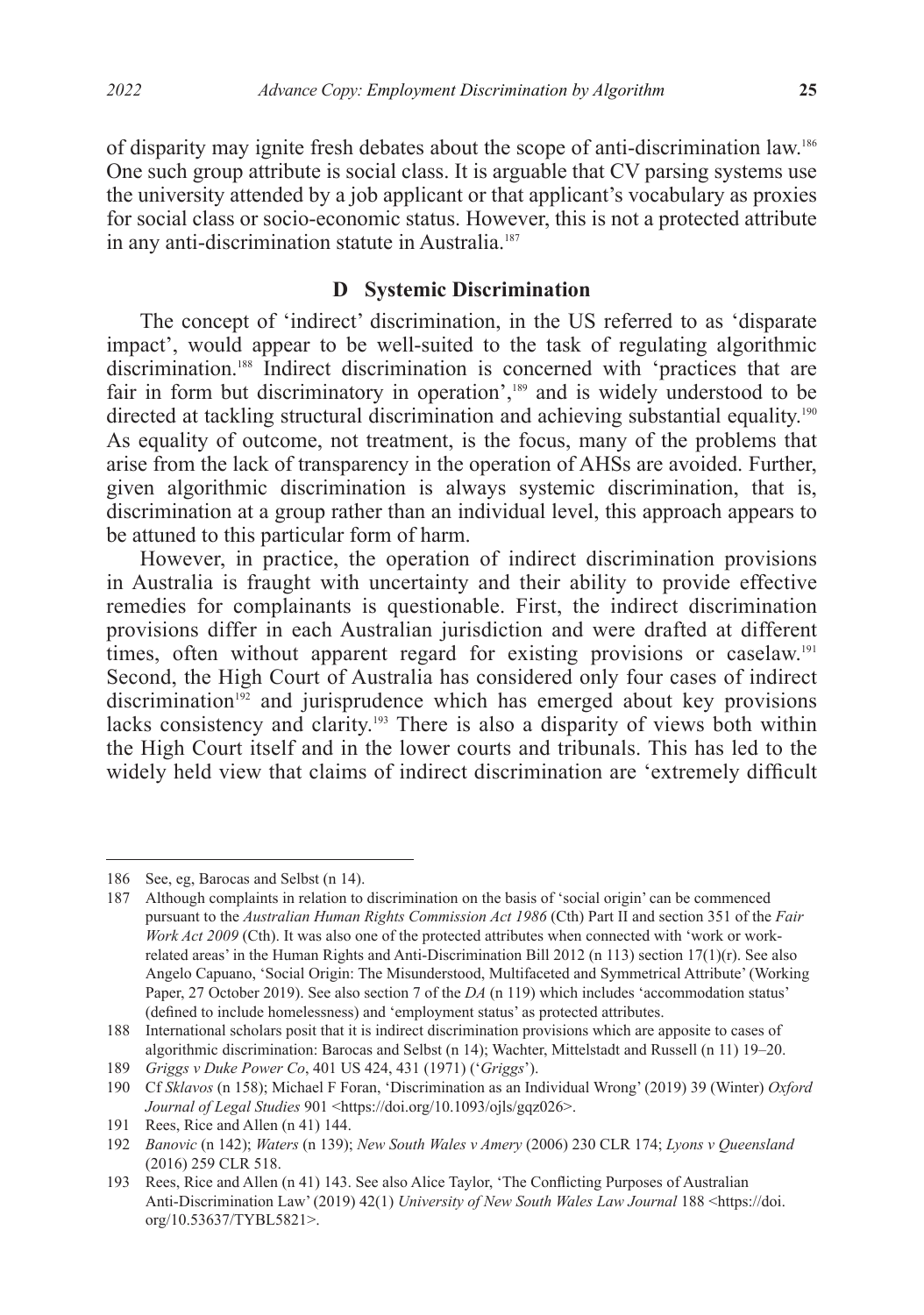to prove'.194 In part, these difficulties stem from the fact that '[t]he concept of indirect discrimination delegates significant responsibility to courts and tribunals to make policy decisions of broad public importance in the absence of any legislative guidance about relevant considerations'.195 This is exacerbated by the potential of these provisions to achieve radical outcomes: a redistribution of wealth and opportunities from privileged groups to those who have been historically disadvantaged.<sup>196</sup>

With these difficulties in mind, we turn to consider whether the indirect discrimination provisions in Australian law protect against, and render unlawful, discrimination by an employer using an AHS. The 'modern' formulation of indirect discrimination found in Tasmania, Victoria, and under the *Age Discrimination Act 2004* (Cth) and *Sex Discrimination Act 1984* (Cth), is used in this analysis as it is widely accepted as the preferable one.<sup>197</sup> Under this formulation, an employer using an AHS engages in unlawful indirect discrimination where: (i) it imposes a 'requirement, condition or practice'; (ii) 'that has, or is likely to have, the effect of disadvantaging persons with [a protected] attribute' and (iii) 'that is not reasonable'.198 In this approach, there is no need to prove that a person with a protected attribute does not comply or is unable to comply with the requirement or condition.

In this analysis, two scenarios are considered. In the first, an employer uses a CV parsing system that penalises job applicants with a broken employment history. In the second, an employer uses a video interview assessment system that is not able to recognise expressions of 'enthusiasm' on the faces of people of colour. In both of these examples, it is arguable that there is requirement, condition or practice imposed on all job applicants including those with protected attributes. That requirement, condition or practice could be framed with different levels of specificity<sup>199</sup> as:

- 1. a requirement that, in order to be considered for the position, all job applicants submit to CV parsing or a video interview assessment system;
- 2. a requirement that, in order to progress to the next stage of the recruitment process, a job applicant achieve a score above a certain level as determined by the CV parsing or video interview assessment system;<sup>200</sup> or

<sup>194</sup> Burdon and Harpur (n 17) 698. See also Margaret Thornton, 'Disabling Discrimination Legislation: The High Court and Judicial Activism' (2009) 15(1) *Australian Journal of Human Rights* 1 <https://doi.org/10 .1080/1323238X.2009.11910859>.

<sup>195</sup> Rees, Rice and Allen (n 41) 143.

<sup>196</sup> Michael Connolly, *Townshend-Smith on Discrimination Law: Text, Cases and Materials* (Cavendish, 2<sup>nd</sup> ed, 2004) 238.

<sup>197</sup> See, eg, Discrimination Law Experts Group (n 113) 8–9; Human Rights Anti-Discrimination Bill (n 113) s 19(3).

<sup>198</sup> *EOA* (n 40) s 9(1)(a).

<sup>199</sup> See above n 139 regarding the multitude of ways in which a complaint of discrimination may be framed and the overlap between concepts of direct and indirect discrimination.

<sup>200</sup> The framing of the 'requirement' or 'condition' in this way was accepted by the Full Court of the Federal Court in *Nojin v Commonwealth of Australia* (2012) 208 FCR 1. This case concerned the use by an employer of an assessment tool to calculate the wages of two intellectually disabled workers. Although this assessment tool was not driven by an algorithm by rather in-person interviews and skills assessments,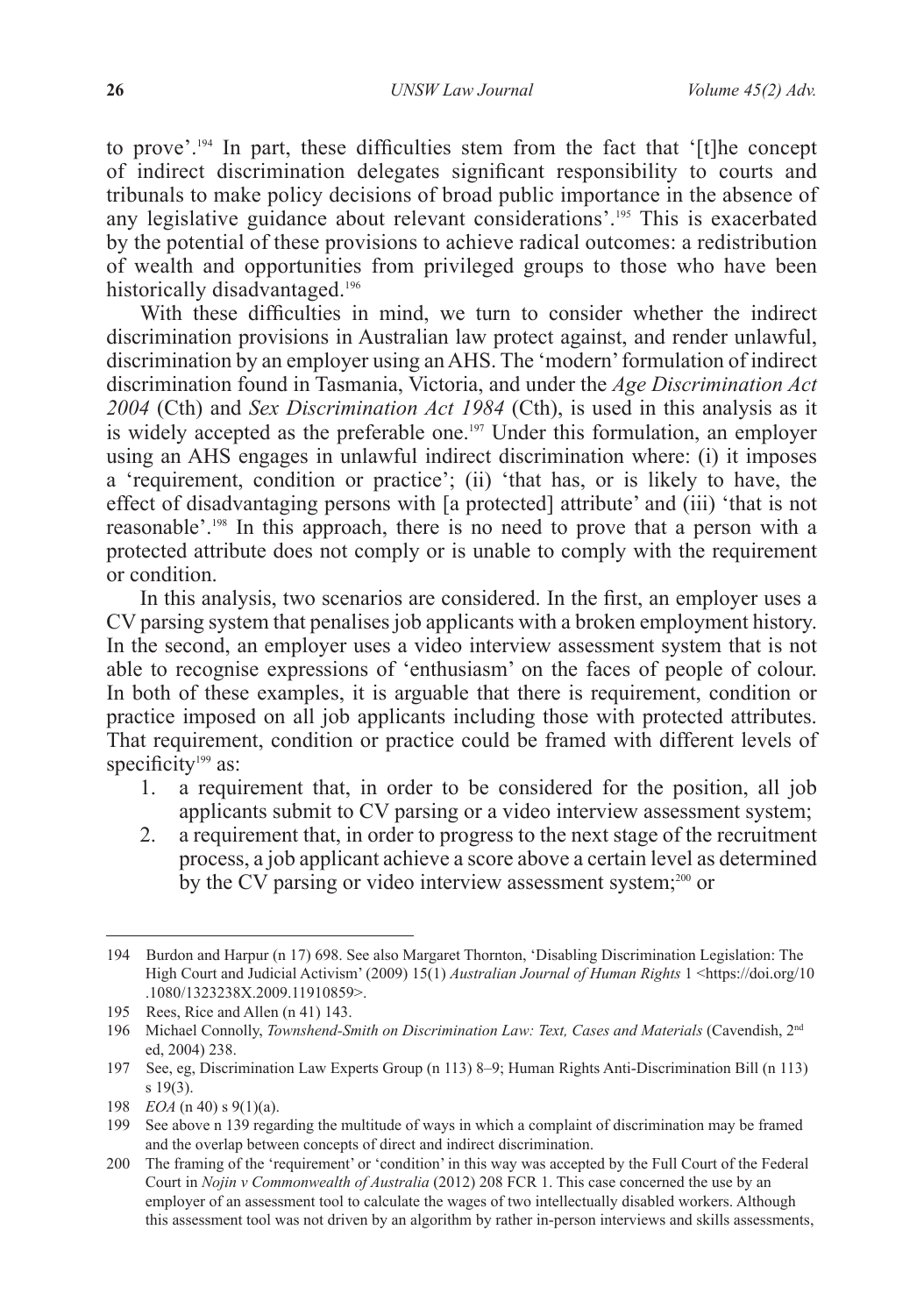3. a requirement that an application have an unbroken work history or express enthusiasm in a way that an AHS can understand or interpret.

In all three examples, it is arguable that the second element is also made out as the effect of each requirement is to disadvantage persons with a protected attribute, namely women and people of colour. Women submitting to the CV parsing system will be assessed as suitable for the position at a lower rate than men as they are more likely to have a broken employment history due to breaks in paid employment to care for children and/or elderly parents. In this example, a broken employment history is a clear proxy for women. People of colour will also be disadvantaged as, unlike their white counterparts, the AHS is not able to accurately interpret and classify their facial action units. As the AHS is more likely to interpret these negatively, they will be assigned a lower score.

In order to prove this element, it seems likely complainants would be required to obtain statistical or technical evidence. Wachter, Mittelstadt and Russell assert that 'automated discrimination may only be observable at a statistical level' and therefore argue that statistical evidence may need to become the default option in these cases.<sup>201</sup> However, in Australia, there has been a general judicial reluctance to mandate the obtaining of expert statistical evidence by complainants and we lack relevant rules and standards. In particular, unlike the 'four-fifths rule' in the US,<sup>202</sup> neither legislation nor the authorities provide any statistical threshold or guide as to when 'disadvantage' has occurred.

The last and most difficult element to consider is that of 'reasonableness'. This element permits a justification for the requirement despite the disparate impact. Some Australian statutes provide an inclusive list of matters to be taken into account when deciding if a requirement is reasonable in the circumstances.<sup>203</sup> The authorities suggest that the balance lies somewhere between the more onerous test of business necessity which applies in the  $US<sup>204</sup>$  and that of convenience.<sup>205</sup> The test is said to be objective and requires the weighing of 'the nature and extent of the discriminatory effect, on the one hand, against the reasons advanced in favour

it scored workers and the 'higher' the score achieved, the higher a worker's wages. The evidence was that intellectually disabled workers were disadvantaged by this tool in comparison to other disabled workers. The Court rejected the characterisation by the employer that the only 'requirement' or 'condition' imposed on the workers was that they submit to the assessment tool, a requirement with which they were able to comply. Instead, the Full Court found that it was open to the workers to argue, and accepted, that the 'requirement' or 'condition' to which they were subjected was that wage increases could only be achieved by obtaining a higher score on the assessment tool: at 43–4 [121]–[124] (Buchanan J), 57–8 [186]–[189] (Flick J), 70–72 [237]–[242] (Katzmann J).

<sup>201</sup> Wachter, Mittelstadt and Russell 'Why Fairness Cannot Be Automated' (n 11) 16.

<sup>202</sup> This 'rule of thumb' provides guidance as to when a disparate impact case may be brought against an employer – if the selection rate for one protected group is less than four-fifths of that of the group with the highest selection rate, there may be discrimination on the part of the employer: *Uniform Guidelines on Employment Selection Procedures*, 29 CFR § 1607.4 (2016) ('*US Uniform Guidelines on Employment Selection*').

<sup>203</sup> See, eg, *EOA* (n 40) s 9(3).

<sup>204</sup> *Griggs* (n 189) 431–6.

<sup>205</sup> *Secretary, Department of Foreign Affairs and Trade v Styles* (1989) 23 FCR 251, 263 (Bowen CJ and Gummow J).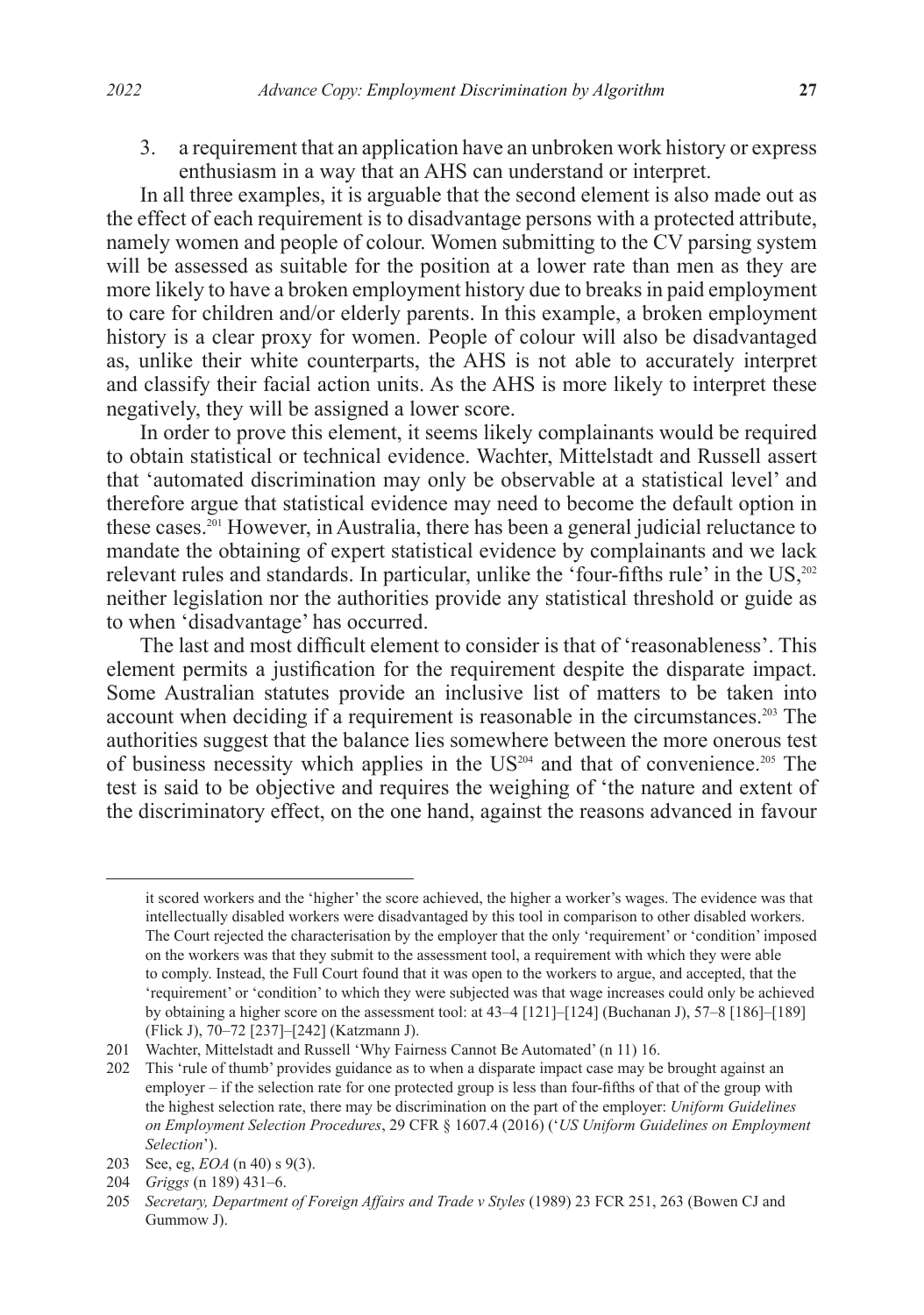of the requirement or condition on the other'.206 Relevant factors usually include the reasons advanced in favour of the requirement or condition, the consequences of a failure to comply with the requirement, the financial position of the person imposing the requirement, and the availability and cost of implementing alternative methods of achieving the alleged discriminator's objectives. It is argued that the potential scale of the harm is a factor that must always be considered in the context of algorithmic discrimination. As Ajunwa states: 'the impact of one biased human manager is constrained in comparison to the potential adverse reach of algorithms that could be used to exclude millions of job applicants from viewing a job advertisement or to sort thousands of resumes'.<sup>207</sup>

At first glance, the requirement in example 1 appears to be reasonable in the circumstances. In this example, determination of the question of reasonableness involves a consideration of the reasonableness of the use by an employer of a form of automation in the screening part of the recruitment process. It is arguably reasonable for an employer to require a job applicant to submit to an AHS, such as a CV parsing system or a video interview assessment, when the employer is, for example, inundated with large numbers of CVs from job applicants and alternatives for processing these applications are not cost effective or timely. However, there are also strong countervailing arguments including the nature and extent of the discriminatory impact – that is, the potential of an AHS operating with bias to lock large numbers of women and people of colour of out the workforce. In addition, important questions will arise for consideration by courts and tribunals such as: (i) how far do employers have to go to undertake costly auditing of AHSs for bias before they may reasonably be used?<sup>208</sup> (ii) can employers rely on representations from third party vendors as to anti-bias mitigation measures?

The requirements in examples 2 and 3 above are potentially more complicated. This is because the reasonableness test is applied not to the use by the employer of the AHS generally but to the use of a specific AHS with particular attributes and priorities. In example 2, it will only be reasonable to require job applicants to achieve a score above a certain level when all aspects of the algorithmic model, including the choice of features to be captured and the target variable, such as a 'high performing employee' or 'best fit', are reasonable.<sup>209</sup> In the case of video interviewing assessments, the lack of empirical evidence to support the existence of a causal link between features such as tone and facial expressions and workplace suitability or performance<sup>210</sup> provide a persuasive argument that the requirement is unreasonable. Example 3 surfaces particulars aspect of the algorithmic model and similar arguments would apply. In the US, there has been a call for the law to

<sup>206</sup> Ibid; *Waters* (n 139) 395–6 (Dawson and Toohey JJ), 383 (Deane J). Applied in *Catholic Education Office v Clarke* (2004) 138 FCR 121.

<sup>207</sup> Ajunwa (n 14) 1679.

<sup>208</sup> The AHRC recently provided some practical guidance for businesses that develop, design and deploy AI systems regarding the lawful and responsible use of these systems: see 'AHRC Algorithmic Bias Technical Paper' (n 17) including the 'Responsible Business Use of AI and Data' toolkit: at 55.

<sup>209</sup> See, eg, Kleinberg et al (n 14) 146–8.

<sup>210</sup> Bogen and Rieke (n 13) 38.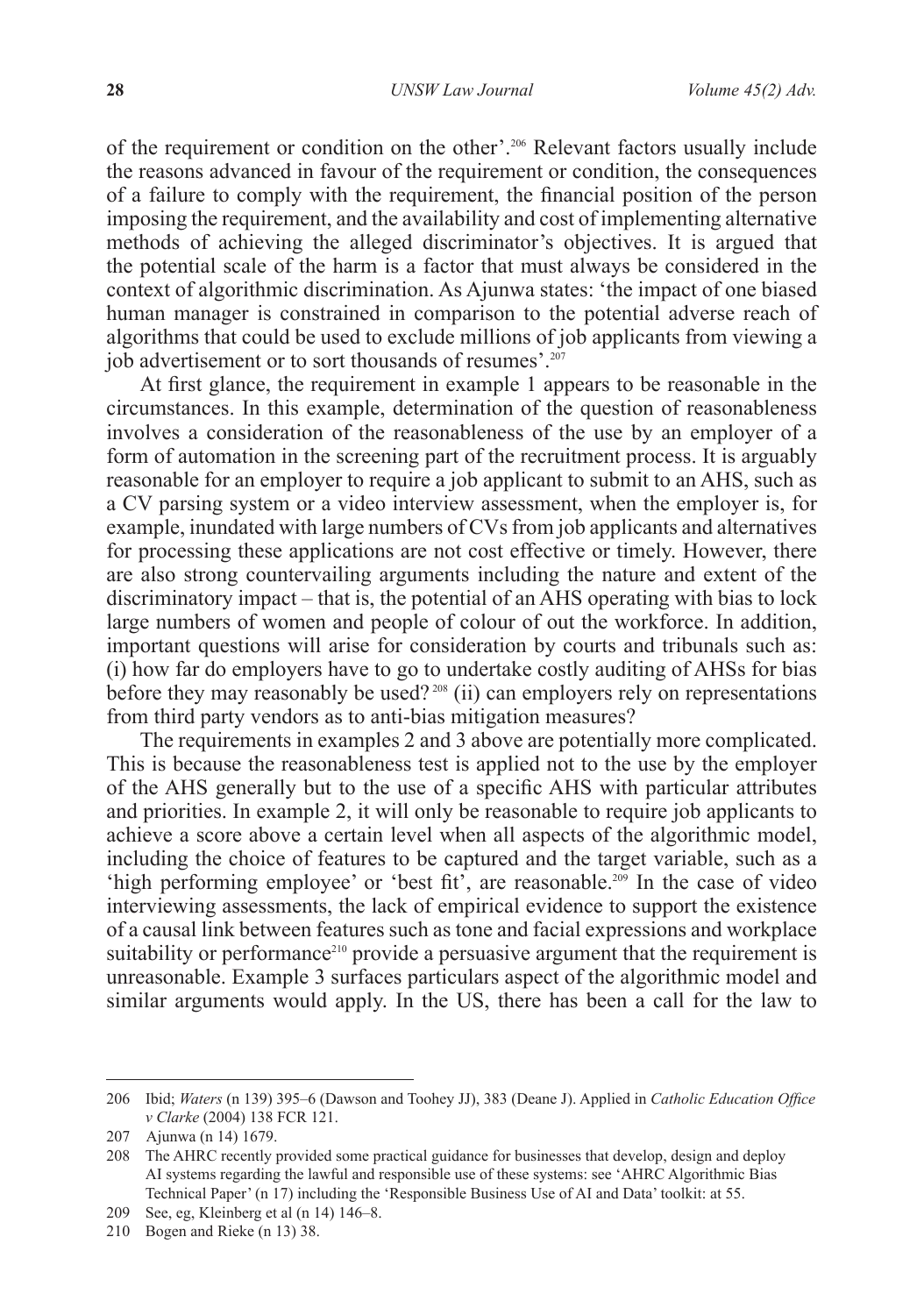mandate that the criteria used in algorithmic hiring systems have some probative value for determining fitness to perform required job duties.<sup>211</sup>

In addition, in examples 1 and 3, courts and tribunals will be called to adjudicate complex and technical questions pertaining to the algorithmic system such as: (i) should the employer have chosen different features or a target variable that is less likely to result in disadvantage for protected groups? (ii) was the choice of training datasets (with all of their limitations) reasonable when compared to other available datasets? There will also be broad policy questions for determination such as: should an employer to bear the financial burden of modifying an AHS (that has, in all likelihood, been purchased off-the shelf from a third party vendor) by acquiring more representative data or modifying the model to reduce its discriminatory impact?

It is widely accepted that there is an urgent need for reform of the indirect discrimination provisions in Australian legislation.<sup>212</sup> The suitability of these provisions for, and the significant role they could play in, regulating algorithmic discrimination strengthens this call for reform. As the above analysis has shown, the utility of the indirect discrimination provisions when there is discrimination by an employer using an AHS is dependent on judicial understandings of complex socio-technical systems and engagement with difficult questions of public policy. Therefore, as part of this reform, consideration should also be given to the introduction of guidelines<sup>213</sup> or binding standards, such as those issued under the *DDA*,<sup>214</sup> to assist with interpreting the indirect discrimination provisions and promote employer compliance.<sup>215</sup> These are available in in the employment context the US<sup>216</sup> and in the European Union.<sup>217</sup> Any such guidelines or standards issued with reforms should specifically address discriminatory algorithms and assist with

<sup>211</sup> Ajunwa (n 14) 1718.

<sup>212</sup> See, eg, Rees, Rice and Allen (n 40) who assert that '[t]he concept of indirect discrimination needs to be re-worked if it is to play a meaningful role in Australian anti-discrimination law': at 53; Discrimination Law Experts Group (n 113) 8–11. This must include the development of a 'consistent conceptual framework' regarding the purpose or underlying rationale of anti-discrimination law: Taylor (n 193) 209.

<sup>213</sup> One of the functions of the AHRC is to produce guidelines for employers and other organisations to assist with compliance under federal anti-discrimination laws: *RDA* (n 40) s 20(d), *SDA* (n 40) s 48(1)(ga), *DDA* (n 40) s 67(1)(k), *ADA* (n 40) s 53(1)(f). Such guidelines are non-binding: see, eg, *Richardson v Oracle Corporation Australia Pty Ltd* [2013] FCA 102. The AHRC has produced guidelines regarding the prevention of discrimination in recruitment, but those guidelines do not refer to AHSs and are in need of updating: Australian Human Rights Commission, 'A Step-By-Step Guide to Preventing Discrimination in Recruitment' (Guidelines, November 2014).

<sup>214</sup> Standards are legislative instruments, made by the Attorney-General and reviewed every five years: AHRC Priorities for Reform (n 113) 13.

<sup>215</sup> The AHRC's Priorities for Federal Discrimination Law Reform project is giving consideration to how existing compliance measures under federal discrimination law can be improved, and whether any additional measures would assist to provide greater certainty and compliance with those laws: see AHRC Priorities for Reform (n 113) 14.

<sup>216</sup> *US Uniform Guidelines on Employment Selection* (n 202).

<sup>217</sup> The EU has four non-discrimination directives including two specifically related to employment: see *Council Directive 2000/78/EC of 27 November 2000 Establishing a General Framework for Equal Treatment in Employment and Occupation* [2000] OJ L 303/16; *Directive 2006/54/EC of the European Parliament and of the Council of 5 July 2006 on the Implementation of the Principle of Equal Opportunities and Equal Treatment of Men and Women in Matters of Employment and Occupation (Recast)* [2006] OJEU L 204/23. See also *Council Directive 2000/43/EC of 29 June 2000 Implementing the Principle of Equal Treatment between Persons Irrespective of Racial or Ethnic Origin* [2000] OJ L 180/22; *Council Directive*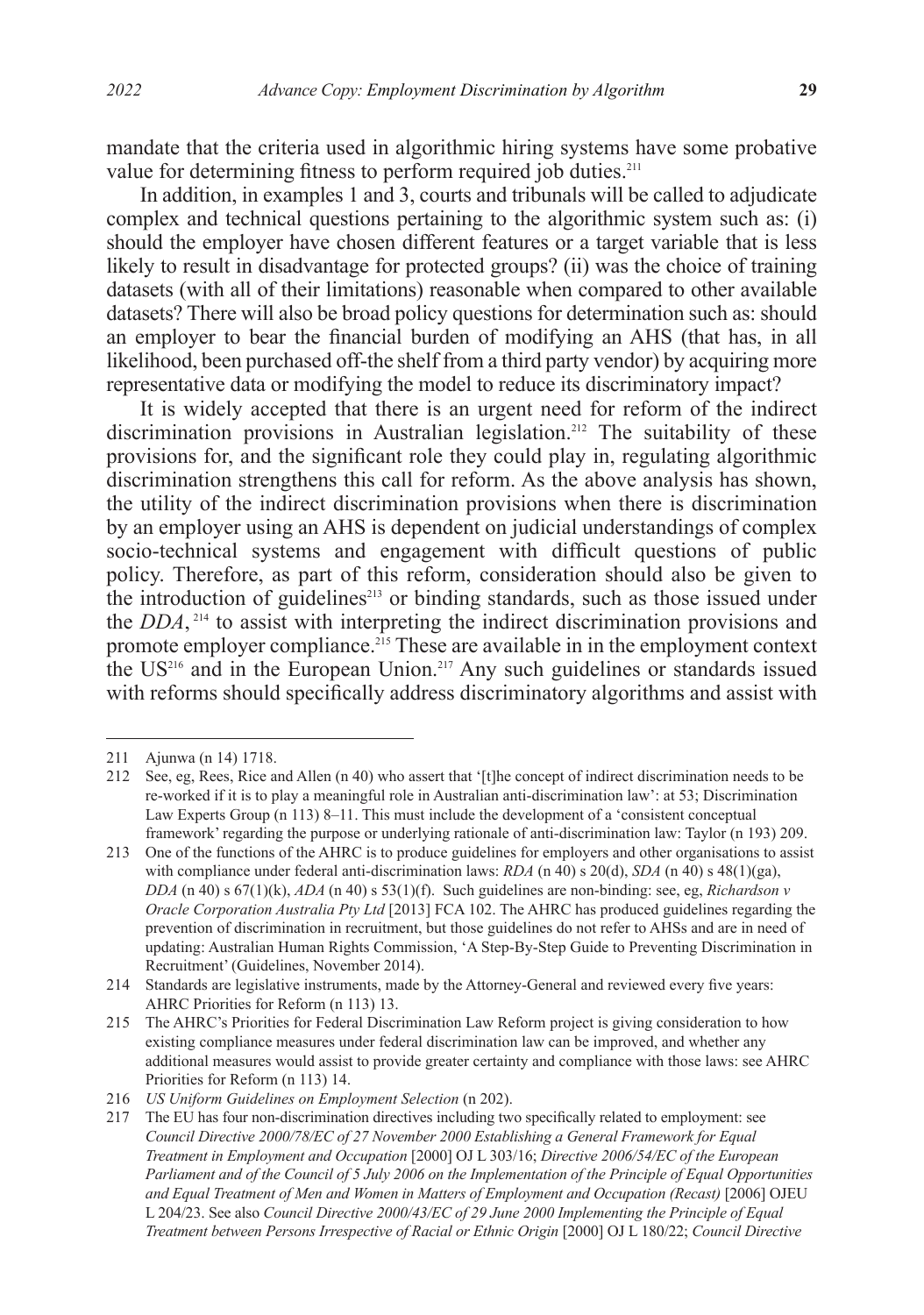the conversion of 'general legal principles into measurable, outcome-focused requirements'.218 For example, by delineating statistical thresholds for or other measures of disparate impact or disadvantage.

### **E Problems of Proof**

Although outside the scope of this article, it is worth highlighting the significant obstacles faced by complainants in proving discrimination by an employer using an AHS. With the exception of the reasonableness requirement in a claim of indirect discrimination in some jurisdictions,<sup>219</sup> the complainant bears the onus of proof in discrimination actions.<sup>220</sup> However, currently, there is no legislative requirement that a job applicant be provided with notice or an explanation of the operation of an AHS in the recruitment or hiring process. It will therefore be inherently difficult for a complainant to assess whether wrongdoing has occurred and marshal evidence to prove discriminatory conduct.

Further, in cases of direct and indirect discrimination by algorithmic decision systems, complainants will need to obtain statistical or technical evidence to prove their claim. For example, in direct discrimination actions, such expert evidence will be required to prove the causal nexus between the unfavourable treatment of a job applicant and a protected attribute. In indirect discrimination actions, statistical evidence may be needed to establish the requirement, condition or practice and to prove its disadvantageous effect and lack of reasonableness. This evidence will be costly and time consuming to obtain and arguably acts as a deterrent to complainants.221 These difficulties for complainants are exacerbated by the fact that there are no accepted or standardised statistical techniques or methods for determining whether an algorithm has discriminated against protected groups.<sup>222</sup> There is therefore an urgent need for evidentiary standards identifying which types of statistical steps, tests or counterfactuals should be run to unearth discrimination by these systems.<sup>223</sup>

*<sup>2004/113/</sup>EC of 13 December 2004 Implementing the Principle of Equal Treatment Between Men and Women in the Access to and Supply of Goods and Services* [2004] OJEU L 373/37.

<sup>218</sup> AHRC Priorities for Reform (n 113) 14.

<sup>219</sup> The following Acts place the burden on the person who imposes the requirement, condition or practice to prove that it is reasonable in the circumstances: *SDA* (n 40) ss 7B, 7C; *DDA* (n 40) s 6(4); *ADA* (n 40) s 15(2); *EOA* (n 40) s 9(2), *DA* (n 119) ss 8(4), 70; and *Anti-Discrimination Act 1991* (Qld) s 205.

<sup>220</sup> This has been the subject of extensive criticism, see, eg, Dominique Allen, 'Reducing the Burden of Proving Discrimination in Australia' (2009) 31(4) *Sydney Law Review* 579.

<sup>221</sup> See, eg, comments in *Jordan v North Coast Area Health Service [No 2]* [2005] NSWADT 258.

<sup>222</sup> See, eg, Sandra Wachter, Brett Mittelstadt and Chris Russell, 'Bias Preservation in Machine Learning: The Legality of Fairness Metrics Under EU Non-Discrimination Law' (2021) 123(3) *West Virginia Law Review* 735. Wachter, Mittelstadt and Russell identified two groups of these fairness metrics: 'bias preserving' metrics, in the sense that they use the status quo as a baseline and can therefore reproduce historical inequalities, and 'bias transforming' fairness metrics, as they can identify and thereby provide a starting point for addressing structural inequalities: at 761. See also 'AHRC Algorithmic Bias Technical Paper' (n 17) 21, which examined the wide range of 'fairness metrics' currently in use as indicators of algorithmic bias or discrimination.

<sup>223</sup> See, eg, Wachter, Mittelstadt and Russell 'Why Fairness Cannot Be Automated' (n 11) 6; Sandra Wachter, Brent Mittelstadt and Chris Russell, 'Counterfactual Explanations Without Opening the Black Box: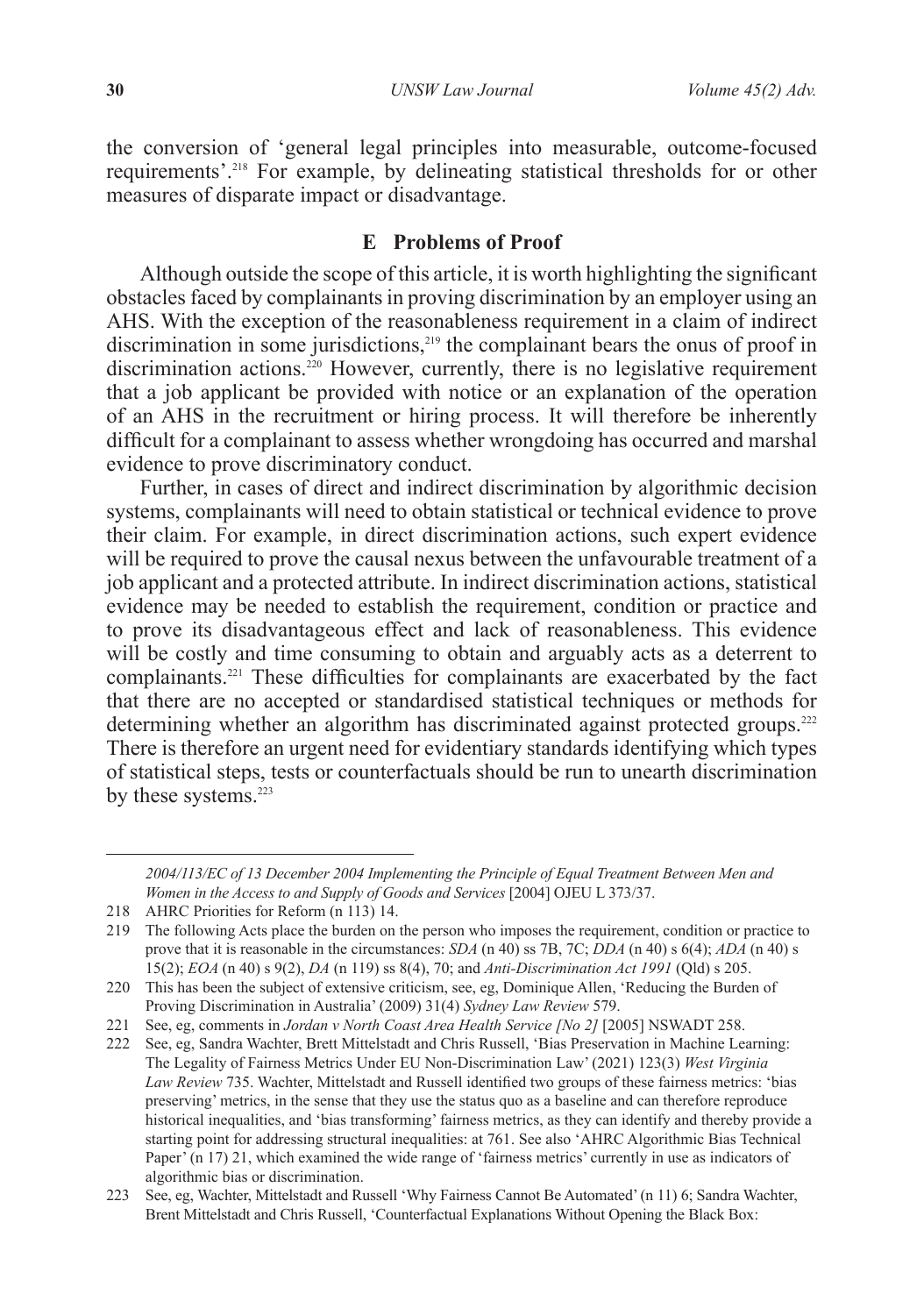## **V CONCLUSION**

This article has shown how new forms of technology-facilitated discrimination have exposed many old problems with Australia's anti-discrimination laws. Inconsistent judicial interpretation of key provisions governing direct discrimination, the delegation by indirect discrimination provisions of significant responsibility to courts and tribunals to make decisions regarding public and social policy and an 'unnecessary level of difference and complexity' between federal, state and territory laws<sup>'224</sup> throw into doubt the law's ability to respond adequately to discrimination by AHSs.

These problems are compounded by the identified gaps in these laws when applied to algorithmic decision-making by an AHS. Legislative amendment of anti-discrimination laws is urgently required to resolve questions of lawfulness and employer liability for decisions made by AHSs. Further, consideration should be given to the introduction of guidelines or binding standards specifically addressing algorithmic decision systems and issues such as: (i) appropriate thresholds for or measures of disparate impact or disadvantage when there is discrimination by algorithm and (ii) which types of statistical steps or counterfactuals should be run to unearth forms of direct and indirect algorithmic discrimination. Finally, and more broadly, we must examine how the law should approach new forms of inequality made possible by technology including discrimination against new groups defined by features, including social class, that do not map onto protected attributes.

As AHSs proliferate and increasingly dominate recruitment and hiring decisions, it is essential that the law provide protection against discrimination to job seekers. Those who are most exposed to discrimination are applicants for low wage and insecure positions – some of society's most disadvantaged and vulnerable members. Australia's anti-discrimination laws are long overdue for reform. What has emerged from this analysis is a need for new legislative provisions specifically tailored to employers' use of discriminatory algorithms. Without reform, the ability of the law to regulate AHSs and other emerging technologies which employ algorithms is limited.

### **VI POSTSCRIPT**

This article is current as at the date it was written and accepted for publication in May 2021. Since that time, the International Standards Organisation has published a Technical Standard describing measurement techniques and methods for assessing algorithmic bias in AI decision systems.<sup>225</sup> All AI system lifecycle

Automated Decisions and the GDPR' (2017) 31(2) *Harvard Journal of Law & Technology* 841 <https://doi. org/10.2139/ssrn.3063289>. These tests may need to be different for each algorithmic decision system.

<sup>224</sup> AHRC Priorities for Reform (n 113) 8.

<sup>225</sup> International Standards Organisation, 'Artificial Intelligence (AI): Bias in AI Systems and AI Aided Decision Making' (Technical Standard ISO/IEC TR 24027:2021, November 2021).